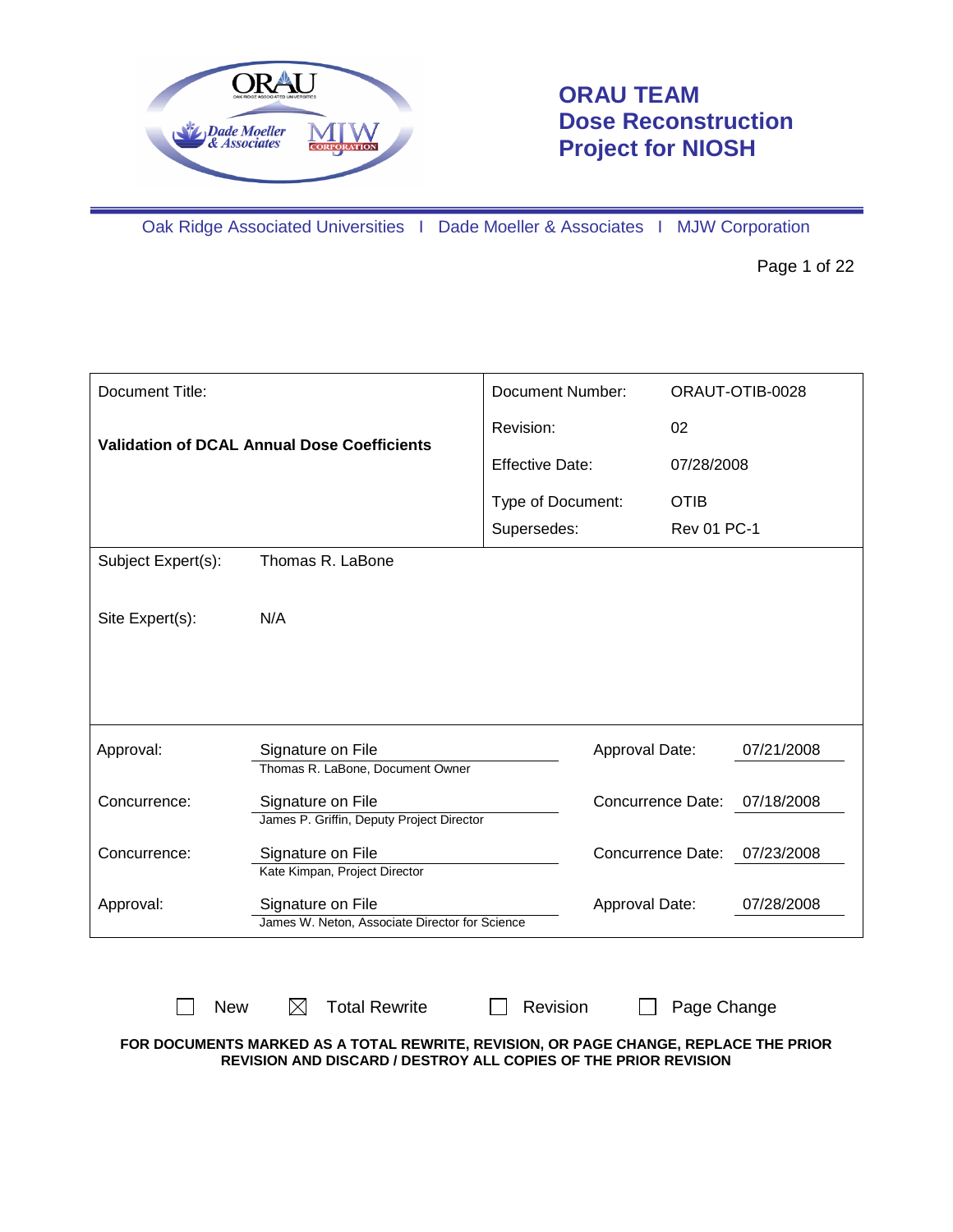| Document No. ORAUT-OTIB-0028 | Revision No. | <b>Effective Date: 07/28/2008</b> | Page 2 of $zz$ |
|------------------------------|--------------|-----------------------------------|----------------|
|------------------------------|--------------|-----------------------------------|----------------|

### **PUBLICATION RECORD**

| <b>EFFECTIVE</b> | <b>REVISION</b> |                                                                       |
|------------------|-----------------|-----------------------------------------------------------------------|
| <b>DATE</b>      | <b>NUMBER</b>   | <b>DESCRIPTION</b>                                                    |
| 02/14/2005       | $00 \,$         | New technical information bulletin for the validation of thorium dose |
|                  |                 | conversion factors to be used for internal dose assessment. First     |
|                  |                 | approved issue. Initiated by Elizabeth M. Brackett.                   |
| 03/07/2005       | 01              | Approved issue of Revision 01. Revised to add Th-228 values.          |
|                  |                 | Initiated by Elizabeth M. Brackett.                                   |
| 12/08/2006       | 01 PC-1         | Approved page change revision to correct value in Table 3-2 on page   |
|                  |                 | 6 in Section 3.0 and add a reference on page 7. No changes            |
|                  |                 | occurred as a result of formal internal and NIOSH review. There is    |
|                  |                 | no change to the assigned dose and no PER is required. Training       |
|                  |                 | required: As determined by the Task Manager. Initiated by Elizabeth   |
|                  |                 | M. Brackett. Approval:                                                |
|                  |                 |                                                                       |
|                  |                 | Signature on File<br>11/29/2006                                       |
|                  |                 | James P. Griffin, Document Owner                                      |
|                  |                 | 12/01/2006<br><b>Signature on File</b>                                |
|                  |                 | Kate Kimpan, Projector Director                                       |
|                  |                 |                                                                       |
|                  |                 | Brant A. Ulsh Signature on File for<br>12/08/2006                     |
|                  |                 | James W. Neton. Associate Director for Science                        |
| 07/28/2008       | 02              | Approved revision to document all dose calculations with the DCAL     |
|                  |                 | computer program. No further changes occurred as a result of          |
|                  |                 | formal internal and NIOSH review. Constitutes a total rewrite of the  |
|                  |                 | document. Training required: As determined by the Task Manager.       |
|                  |                 | Initiated by Thomas R. LaBone.                                        |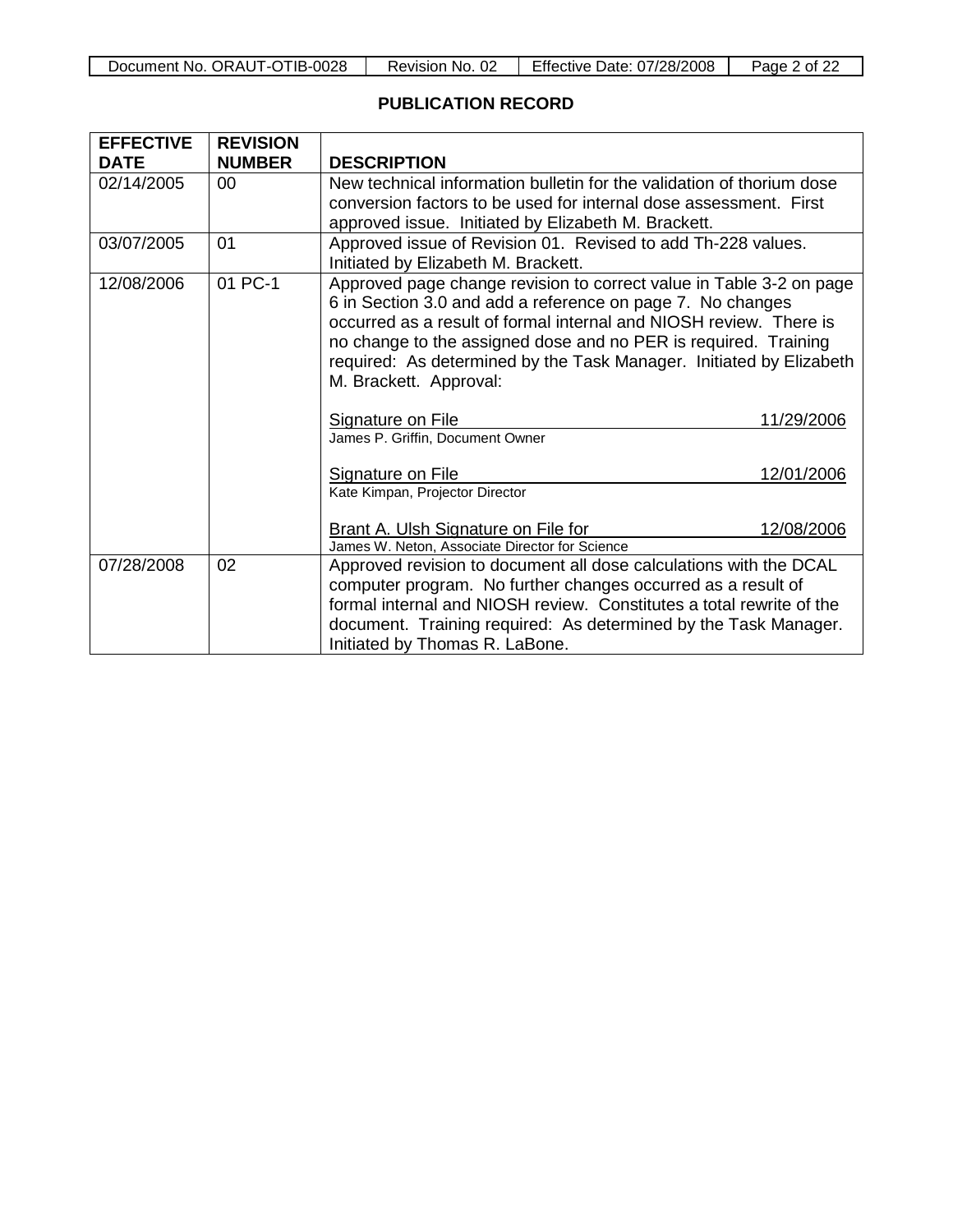| TIB-0028<br>. ORAUT-OT<br>Document No. | 02<br>No.<br>Revision | Effective Date: 07/28/2008 | Page<br>ot. |
|----------------------------------------|-----------------------|----------------------------|-------------|

### **TABLE OF CONTENTS**

| <b>SECTION</b> | <b>TITLE</b> | <b>PAGE</b> |
|----------------|--------------|-------------|
|                |              |             |
| 1.0            |              |             |
| 2.0            |              |             |
| 3.0            |              |             |
| 4.0            |              |             |
| 5.0            |              |             |
|                |              |             |

### **LIST OF TABLES**

# **TABLE TITLE**

## **PAGE**

| $4 - 1$  |  |
|----------|--|
| $4 - 2$  |  |
| $4 - 3$  |  |
| $4 - 4$  |  |
| $4 - 5$  |  |
| $4-6$    |  |
| $4 - 7$  |  |
| $4 - 8$  |  |
| $4 - 9$  |  |
| $4 - 10$ |  |
| $4 - 11$ |  |
| $4 - 12$ |  |
| $4 - 13$ |  |
| $4 - 14$ |  |
|          |  |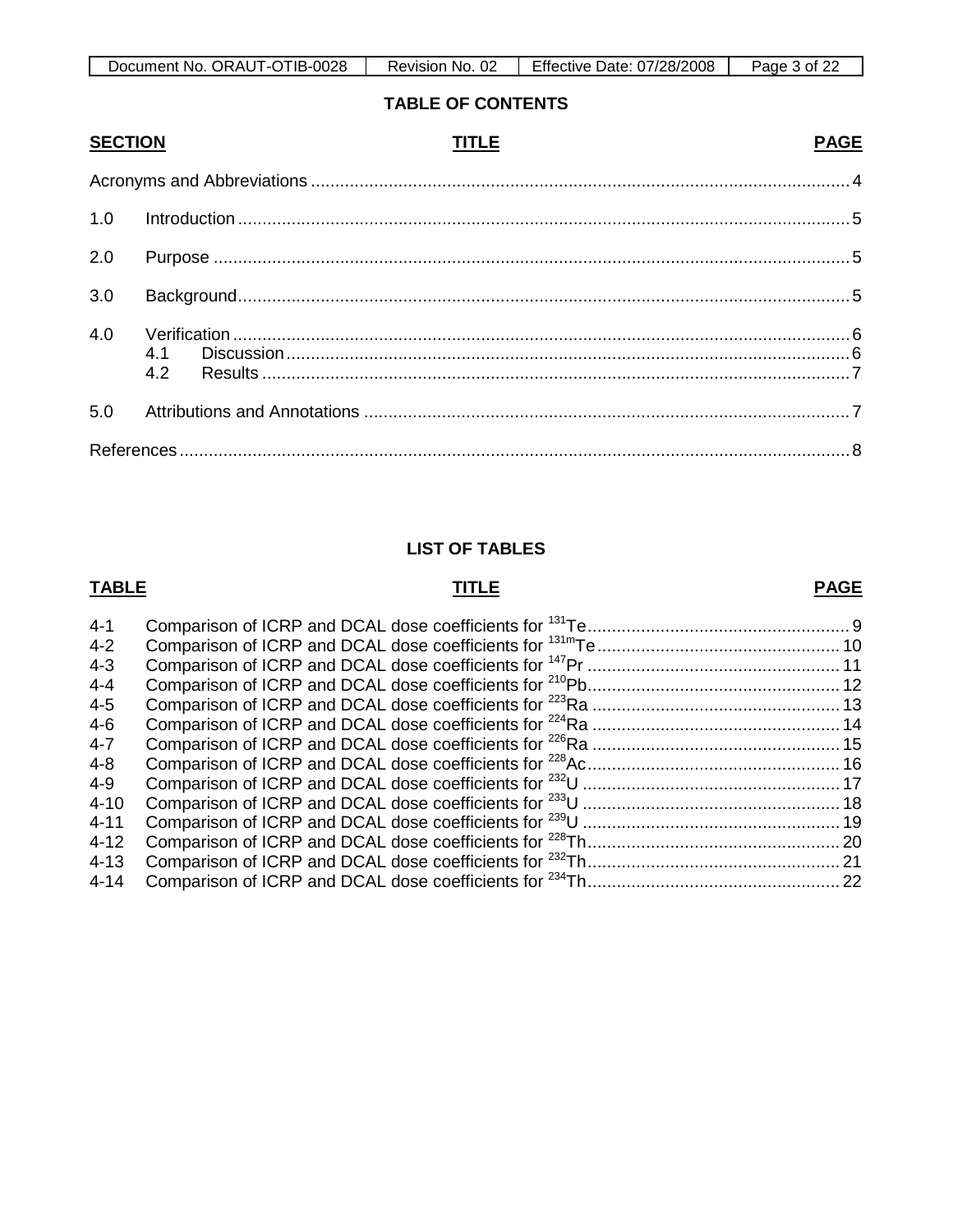### **ACRONYMS AND ABBREVIATIONS**

| Bq                         | becquerel                                                                                       |
|----------------------------|-------------------------------------------------------------------------------------------------|
| <b>DOE</b>                 | U.S. Department of Energy                                                                       |
| <b>EEOICPA</b>             | Energy Employees Occupational Illness Compensation Program Act of 2000                          |
| <b>IMBA</b><br><b>ICRP</b> | Integrated Modules for Bioassay Analysis<br>International Commission on Radiological Protection |
| <b>TIB</b>                 | technical information bulletin                                                                  |
| U.S.C.                     | United States Code                                                                              |
| ş                          | section or sections                                                                             |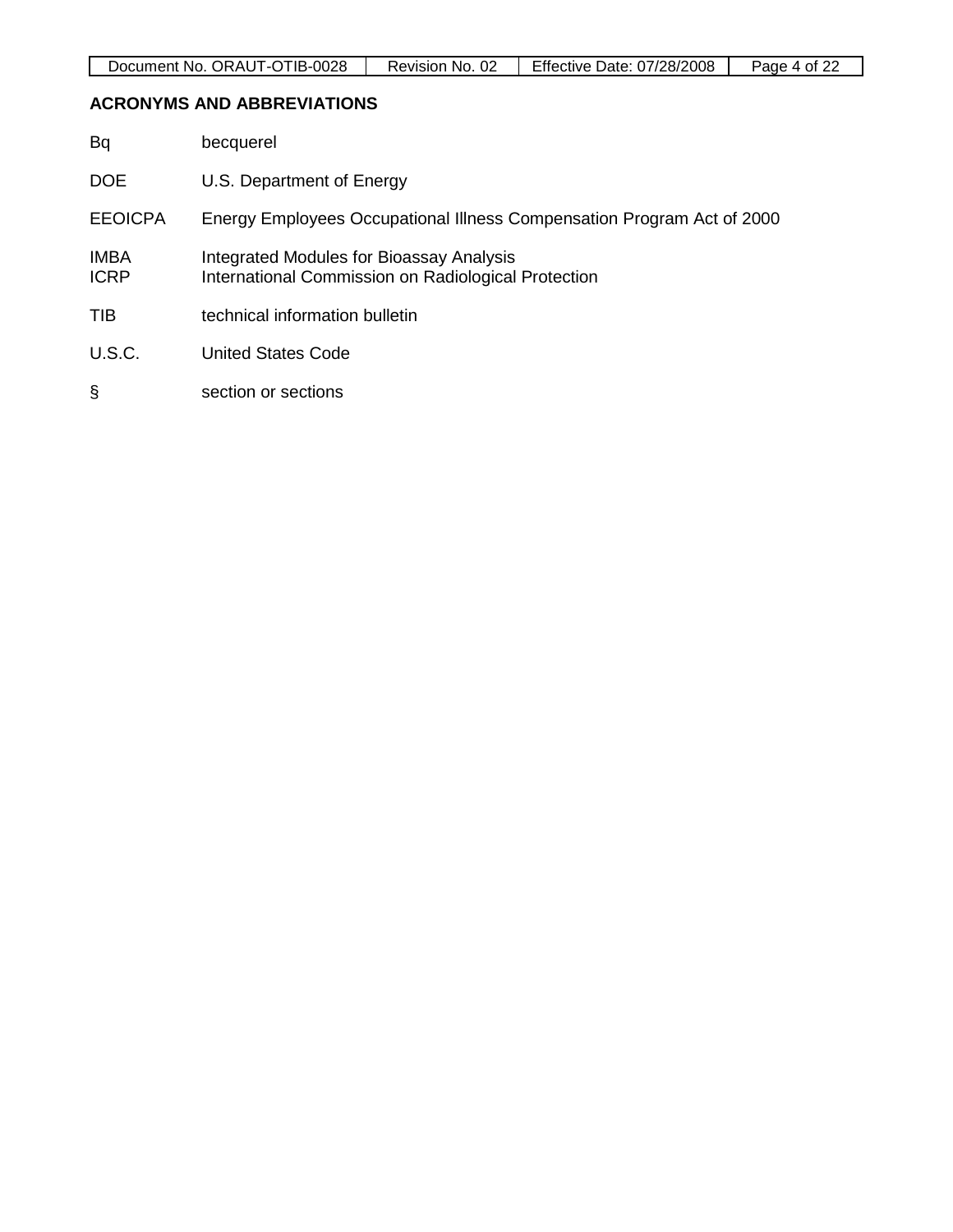|  | Document No. ORAUT-OTIB-0028 | Revision No. 02 | Effective Date: 07/28/2008 | Page 5 of 22 |
|--|------------------------------|-----------------|----------------------------|--------------|
|--|------------------------------|-----------------|----------------------------|--------------|

#### **1.0 INTRODUCTION**

Technical information bulletins (TIBs) are not official determinations made by the National Institute for Occupational Safety and Health (NIOSH) but are rather general working documents that provide historic background information and guidance concerning the preparation of dose reconstructions at particular sites or categories of sites. They will be revised in the event additional relevant information is obtained about the affected site(s). TIBs may be used to assist NIOSH staff in the completion of individual dose reconstructions.

In this document, the word "facility" is used as a general term for an area, building, or group of buildings that served a specific purpose at a site. It does not necessarily connote an "atomic weapons employer facility" or a "Department of Energy (DOE) facility" as defined in the Energy Employees Occupational Illness Compensation Program Act of 2000 [42 U.S.C. § 7384l(5) and (12)].

#### **2.0 PURPOSE**

The Integrated Modules for Bioassay Analysis (IMBA) computer program is used for intake and dose assessments by the dose reconstructors. IMBA is known to calculate inaccurate organ doses for a small number of radionuclides. In these cases annual dose coefficients are calculated with the DCAL program (ORNL 2006). The protocol for when to use DCAL dose coefficients and verification of these dose coefficients is presented in this document.

#### **3.0 BACKGROUND**

The calculations for International Commission on Radiological Protection (ICRP) Publication 68 dose coefficients (ICRP 1994) were performed by the ICRP Task Group on Dose Calculations with four independently written programs:

- IMIE, Ukrainian Radiation Protection Institute
- DCAL, United States DOE Oak Ridge National Laboratory
- DOSAGE, German Federal Office for Radiation Protection
- PLEIADES, United Kingdom Health Protection Agency

The results of these "first-tier" codes were compared as part of the quality assurance program for the ICRP Publication 68 (ICRP 1994) dose coefficients, which are available electronically on a compact disk (ICRP 2001). DCAL can be downloaded at no charge from the U.S. Environmental Protection Agency Web site and is the only one of the first-tier codes that is freely available to internal dosimetrists outside of the ICRP task group.

The various versions of IMBA – including the IMBA Expert ORAU-Edition – are considered to constitute a second-tier dosimetry code, and 50-year committed dose coefficients from it were compared to those from PLEIADES by the authors of IMBA as part of their quality assurance program. The results of these comparisons are given in Appendix C to the IMBA user manual. The vast majority of the committed organ dose coefficients that are calculated with IMBA agree with those from PLEIADES to within ±1%, but there are a small number of cases where the difference is larger. These differences can typically be attributed to the fact that IMBA does not accurately account for the shared biokinetics of radioactive progeny in the body after intake of the parent radionuclide. Uranium-232 is an example of such a radionuclide. An unrelated issue is that IMBA does not calculate doses properly for some short-lived radionuclides after chronic intakes. These radionuclides include  $^{147}$ Pr,  $^{228}$ Ac, and  $^{239}$ U.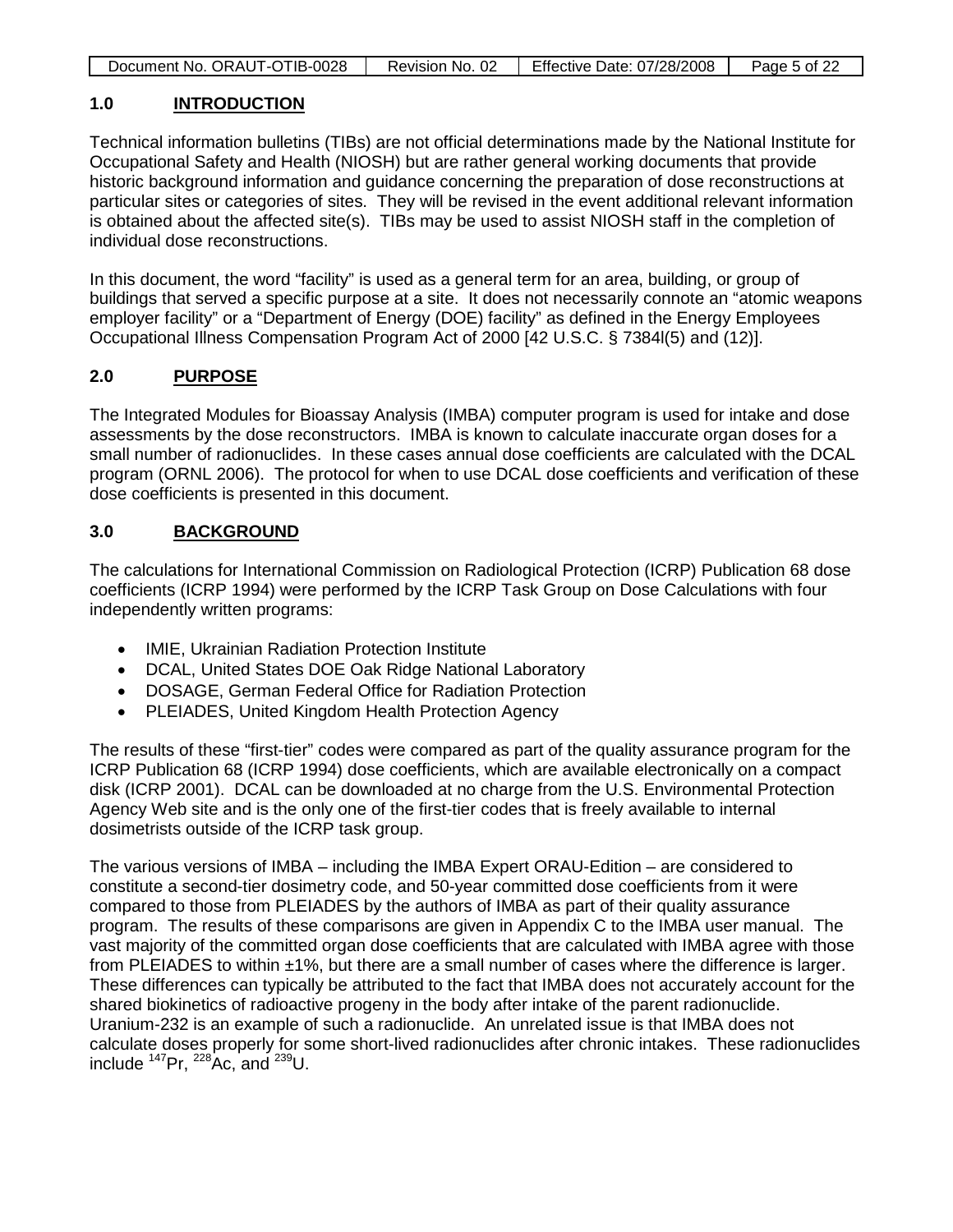#### **4.0 VERIFICATION**

### **4.1 Discussion**

Annual organ dose coefficients from IMBA are considered acceptable if the committed organ dose coefficients that are calculated with IMBA agree with the committed organ dose coefficients from PLEIADES to within ±10% (as discussed in Appendix C of the IMBA user documentation). Note that all comparisons are performed with 50-year committed organ dose coefficients and it is implicitly assumed that acceptable agreement between these dose coefficients means that the annual organ dose coefficients from IMBA are acceptable. In cases where there a comparison of IMBA and PLEIADES is not available (e.g., <sup>233</sup>U), committed organ dose coefficients from IMBA are to be compared to the committed organ dose coefficients from the ICRP compact disk (ICRP 2001), which is an electronic version of the dose coefficients published in Publication 68 (ICRP 1994). Dose coefficients from IMBA are considered acceptable if these dose coefficients agree with the ICRP coefficients to within ±10%.

In general, DCAL was used to calculate organ dose coefficients in cases where the committed organ dose coefficients that are calculated with IMBA have differences greater than ±10% in comparison to those that were calculated with PLEIADES or those from the ICRP compact disk (ICRP 2001). The committed organ dose coefficients that were calculated with DCAL were compared to those from the ICRP as part of the quality assurance of the DCAL organ dose coefficients. The DCAL organ dose coefficients are to be used as long as they agree with the ICRP dose coefficients better than those from IMBA do; that is, no acceptable cutoff is proposed for comparison of DCAL with the ICRP coefficients. Note that if one or more committed organ dose coefficients for a radioactive material (radionuclide, intake mode, solubility type, etc.) that are calculated with IMBA have unacceptably large errors, DCAL organ dose coefficients are to be adopted for all organs for that material. In other words, all of the organ dose coefficients for a given radioactive material will usually be from either from IMBA or DCAL rather than a mixture of the two.

The comparisons of committed organ dose coefficients from DCAL and the ICRP compact disk (ICRP 2001) are documented in this technical bulletin. The annual organ dose coefficients that are calculated with DCAL are used to construct input tables for the acute/chronic intake tool CADW. Dose coefficient calculations that cannot be performed with CADW are to be handled on a case-bycase basis as directed by the Principal Internal Dosimetrist. It is important to note that IMBA will calculate the correct intake for a given bioassay dataset even though the resultant dose might have unacceptably large errors.

The relevant DCAL output file for a particular radionuclide is the dose rate file (HRT file extension). Organ doses for any period of interest after acute or chronic intakes can be derived from an appropriate integration of the organ dose coefficients in this file. These integrations and other necessary manipulations of the data were performed with a program written in the R programming language. All input parameters that were used in DCAL are those recommended by the  $ICRP<sup>1</sup>$  $ICRP<sup>1</sup>$  $ICRP<sup>1</sup>$ . Annual organ equivalent dose coefficients for all intake modes and solubility types were calculated with DCAL for an acute intake of 1 Bq at time zero and for a chronic intake of 1 Bq over 1 year for the following radionuclides:

- Tellurium-131 and -131m
- Praseodymium-147
- Lead-210
- Radium-223, -224, and -226

<span id="page-5-0"></span>The systemic biokinetic model for actinium in DCAL is not the default ICRP biokinetic model for actinium. Therefore, the DCAL actinium model was changed to the default ICRP model for these calculations.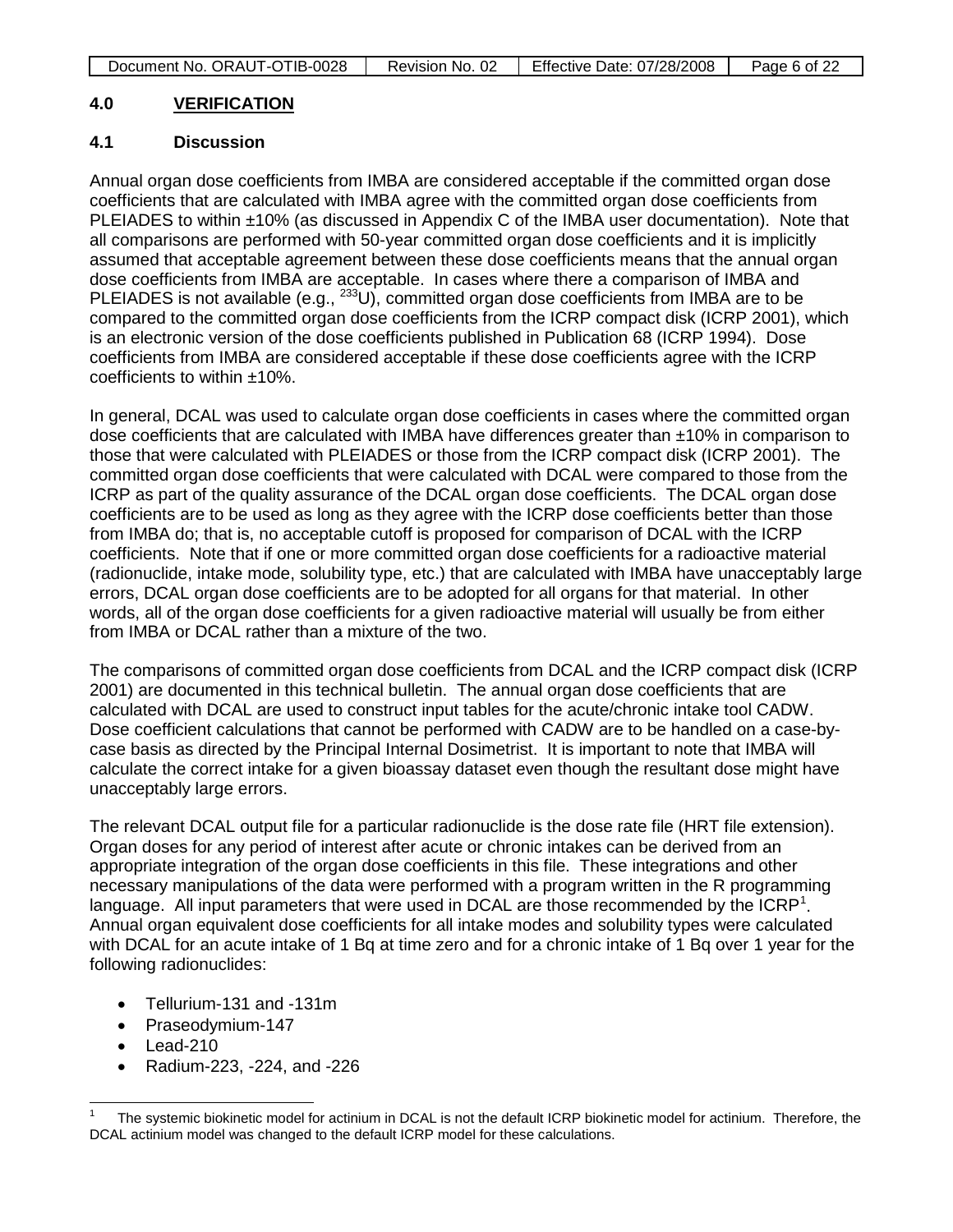- Actinium-228
- Uranium-232, -233, and -239
- Thorium-228, -232, and -234

### **4.2 Results**

The results from DCAL generally agree with those from the ICRP compact disk (ICRP 2001) to within a few percent. The minor differences can be attributed in part to the number of significant digits (two) with which the ICRP organ dose coefficients are reported. Larger differences on the order of 10% were observed in isolated cases  $(^{224}Ra$  ingestion for example). These differences are considered to be acceptable because the DCAL calculations are considered to be correct (Eckerman 2008) and the differences are considerably smaller than the equivalent differences between the IMBA and ICRP dose coefficients. Therefore, the agreement between DCAL and ICRP organ dose coefficients evident in Tables 4-1 through 4-14 is considered to provide verification that the DCAL calculations are correct.

### **5.0 ATTRIBUTIONS AND ANNOTATIONS**

No Attributions and Annotations are needed because all figure calculations and technical content were performed and authored by Thomas LaBone.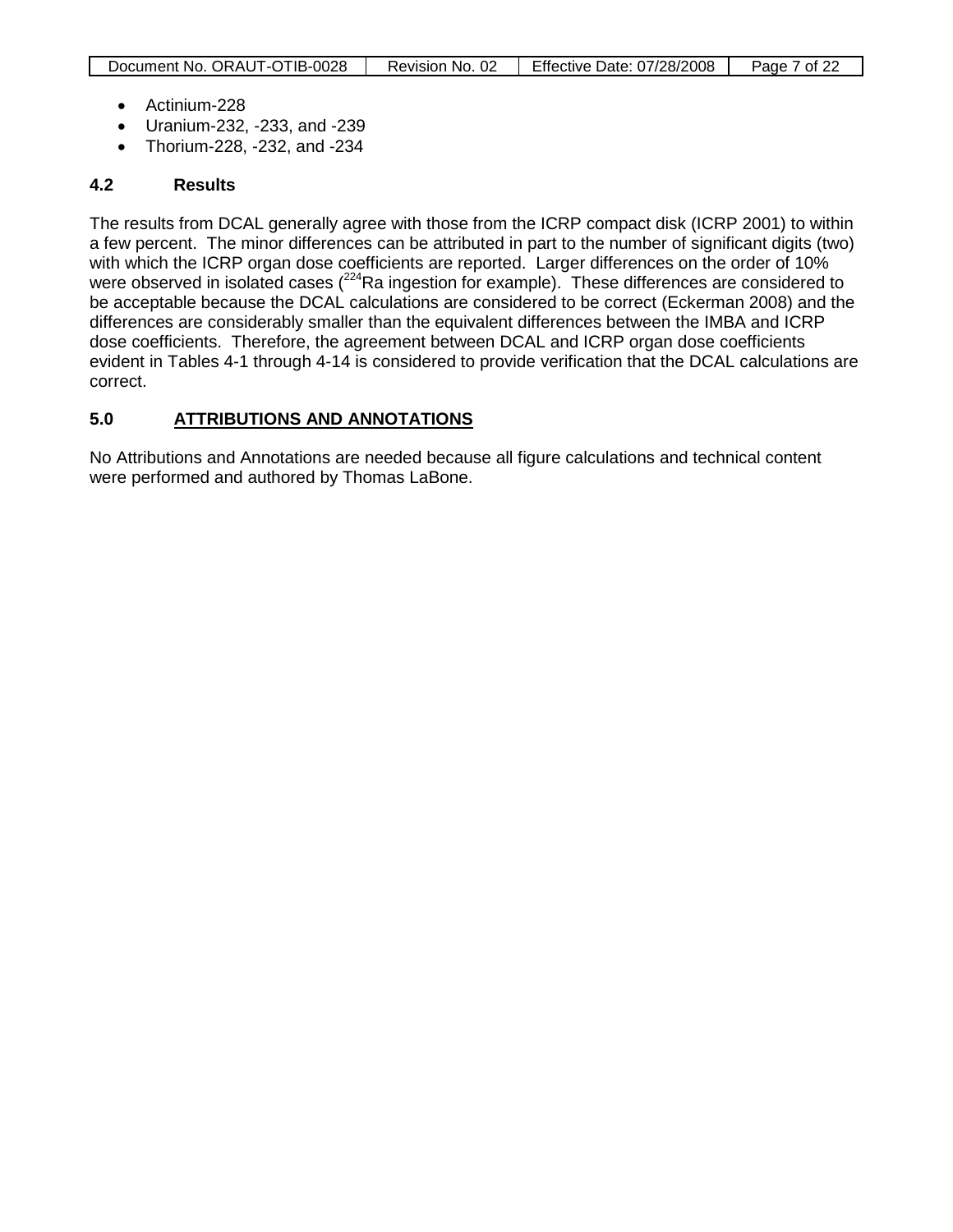| Document No. ORAUT-OTIB-0028 | Revision No. 02 | Effective Date: 07/28/2008 | Page 8 of 22 |
|------------------------------|-----------------|----------------------------|--------------|
|------------------------------|-----------------|----------------------------|--------------|

### **REFERENCES**

- Eckerman, K. F., R. W. Leggett, M. Cristy, C. B. Nelson, J. C. Ryman, A. L. Sjoreen, and R. C. Ward, 2006, *User's Guide to the DCAL System*, ORNL/TM-2001/190, UT-Battelle, Oak Ridge National Laboratory, Oak Ridge, Tennessee, August. [SRDB Ref ID: 43944]
- LaBone, T.R., 2008, "DCF for Ra-224," documented communication with K. F. Eckerman (ORNL), Oak Ridge Associated Universities Team, Oak Ridge, Tennessee, January 28, 2008. [SRDB Ref ID: 44041]
- ICRP (International Commission on Radiological Protection), 1994, *Dose Coefficients for Intakes of Radionuclides by Workers*, Publication 68, Pergamon Press, Oxford, England.
- ICRP (International Commission on Radiological Protection), 2001, *ICRP Database of Dose Coefficients: Workers and Members of the Public,* Version 2.0.1, Pergamon Press, Oxford, England.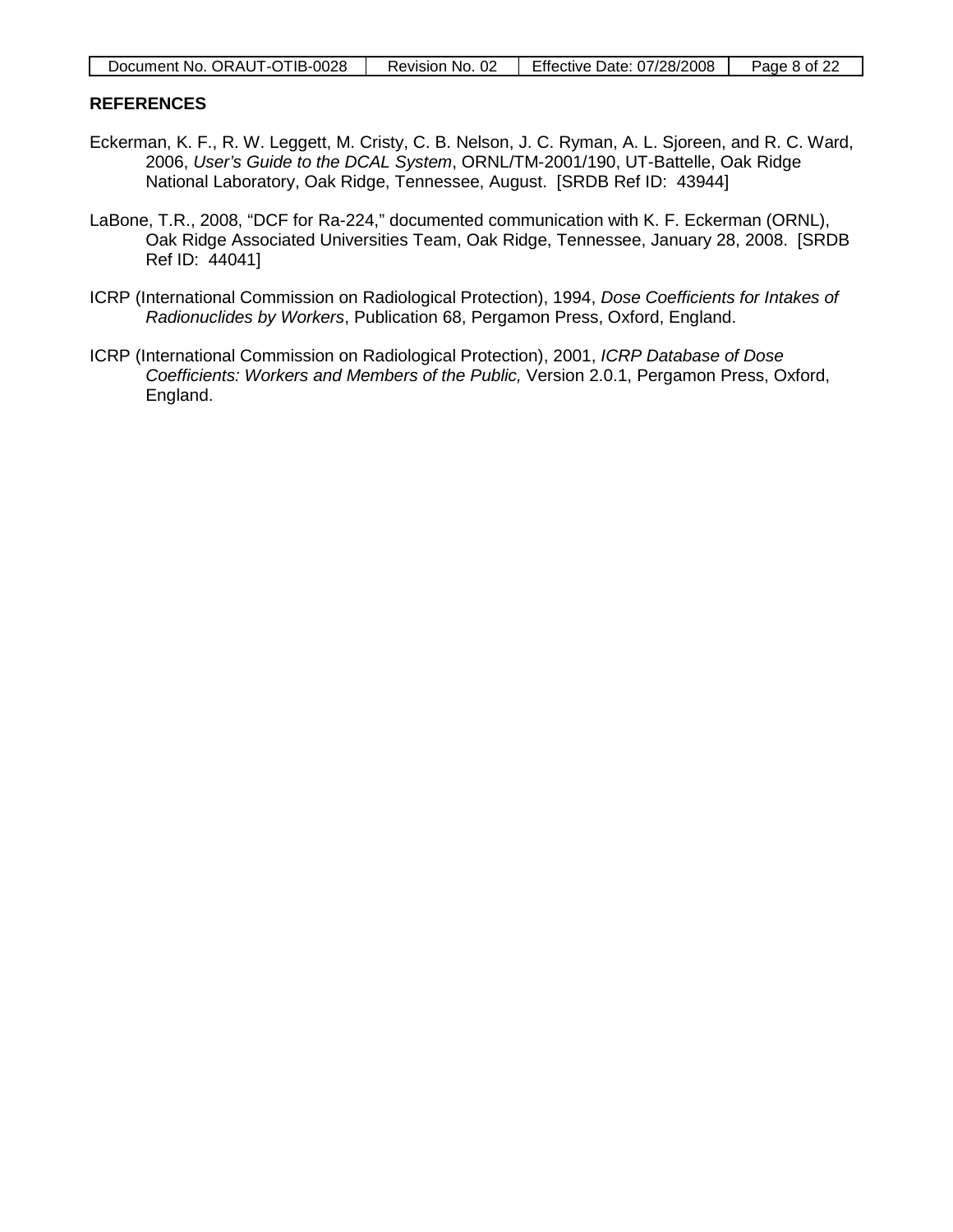| Table 4-1. Comparison of ICRP and DCAL dose coefficients for '°'Te. |                          |             |       |                          |             |       |                          |             |                       |             |             |       |
|---------------------------------------------------------------------|--------------------------|-------------|-------|--------------------------|-------------|-------|--------------------------|-------------|-----------------------|-------------|-------------|-------|
|                                                                     | <b>Inhalation type V</b> |             |       | <b>Inhalation type F</b> |             |       | <b>Inhalation type M</b> |             | Ingestion: $f1 = 0.3$ |             |             |       |
|                                                                     | <b>ICRP</b>              | <b>DCAL</b> | Ratio | <b>ICRP</b>              | <b>DCAL</b> | Ratio | <b>ICRP</b>              | <b>DCAL</b> | Ratio                 | <b>ICRP</b> | <b>DCAL</b> | Ratio |
| Adrenals                                                            | $3.1E-12$                | 3.15E-12    | 0.98  | $1.4E-12$                | 1.37E-12    | 1.02  | 7.6E-13                  | 7.67E-13    | 0.99                  | $1.5E-12$   | 1.55E-12    | 0.97  |
| <b>Bladder wall</b>                                                 | 8.2E-12                  | 8.26E-12    | 0.99  | $3.5E-12$                | 3.50E-12    | 1.00  | $1.2E-12$                | 1.17E-12    | 1.03                  | $2.4E-12$   | 2.37E-12    | 1.01  |
| Bone surface                                                        | 3.4E-12                  | 3.45E-12    | 0.99  | $1.7E-12$                | 1.72E-12    | 0.99  | 8.4E-13                  | 8.78E-13    | 0.96                  | 8.2E-13     | 8.62E-13    | 0.95  |
| <b>Brain</b>                                                        | 2.9E-12                  | 2.89E-12    | 1.00  | $1.5E-12$                | $1.52E-12$  | 0.99  | $7.1E-13$                | 7.14E-13    | 0.99                  | 3.9E-13     | 3.88E-13    | 1.01  |
| <b>Breast</b>                                                       | 2.9E-12                  | 2.89E-12    | 1.00  | $1.2E-12$                | 1.19E-12    | 1.01  | 5.6E-13                  | 5.63E-13    | 0.99                  | $5.1E-13$   | 5.14E-13    | 0.99  |
| St wall                                                             | $3.1E-11$                | 3.07E-11    | 1.01  | 5.6E-11                  | 5.59E-11    | 1.00  | $9.1E - 11$              | 9.08E-11    | 1.00                  | 3.3E-10     | 3.29E-10    | 1.00  |
| Si wall                                                             | $1.1E-11$                | 1.12E-11    | 0.98  | 1.8E-11                  | 1.78E-11    | 1.01  | 2.8E-11                  | 2.77E-11    | 1.01                  | $1.0E-10$   | 1.00E-10    | 1.00  |
| ULI wall                                                            | $6.0E-12$                | 5.99E-12    | 1.00  | $6.4E-12$                | 6.41E-12    | 1.00  | 8.5E-12                  | 8.58E-12    | 0.99                  | 3.0E-11     | 3.06E-11    | 0.98  |
| LLI wall                                                            | $3.2E-12$                | 3.23E-12    | 0.99  | 1.9E-12                  | 1.90E-12    | 1.00  | 1.5E-12                  | 1.50E-12    | 1.00                  | 4.8E-12     | 4.87E-12    | 0.99  |
| Kidneys                                                             | $3.1E-12$                | 3.13E-12    | 0.99  | 1.4E-12                  | 1.43E-12    | 0.98  | 6.7E-13                  | 6.79E-13    | 0.99                  | 1.7E-12     | 1.73E-12    | 0.98  |
| Liver                                                               | 3.0E-12                  | 3.03E-12    | 0.99  | 1.3E-12                  | 1.28E-12    | 1.02  | 6.0E-13                  | 6.08E-13    | 0.99                  | $1.1E-12$   | 1.09E-12    | 1.01  |
| Muscle                                                              | 3.0E-12                  | 3.05E-12    | 0.98  | 1.6E-12                  | 1.57E-12    | 1.02  | 8.6E-13                  | 8.68E-13    | 0.99                  | 1.0E-12     | 1.04E-12    | 0.96  |
| Ovaries                                                             | 2.9E-12                  | 2.97E-12    | 0.98  | $1.5E-12$                | 1.48E-12    | 1.01  | 8.2E-13                  | 8.29E-13    | 0.99                  | $2.5E-12$   | 2.54E-12    | 0.98  |
| Pancreas                                                            | 3.4E-12                  | 3.42E-12    | 0.99  | $2.0E-12$                | 2.01E-12    | 1.00  | 1.7E-12                  | 1.76E-12    | 0.97                  | 5.3E-12     | 5.33E-12    | 0.99  |
| Red marrow                                                          | 3.2E-12                  | 3.17E-12    | 1.01  | 1.5E-12                  | 1.53E-12    | 0.98  | 7.7E-13                  | 7.78E-13    | 0.99                  | $1.1E-12$   | 1.06E-12    | 1.04  |
| ET <sub>1</sub>                                                     | 1.7E-08                  | 1.71E-08    | 0.99  | 5.8E-08                  | 5.79E-08    | 1.00  | 5.8E-08                  | 5.79E-08    | 1.00                  | 4.2E-13     | 4.22E-13    | 1.00  |
| ET <sub>2</sub>                                                     | $2.1E-10$                | 2.14E-10    | 0.98  | 4.5E-10                  | 4.53E-10    | 0.99  | 6.9E-10                  | 6.92E-10    | 1.00                  | 4.2E-13     | 4.22E-13    | 1.00  |
| LNet                                                                | 3.7E-11                  | 3.68E-11    | 1.01  | $1.0E-10$                | 1.04E-10    | 0.96  | $1.1E-10$                | 1.14E-10    | 0.96                  | 4.2E-13     | 4.22E-13    | 1.00  |
| Lungs                                                               | 1.6E-10                  | 1.62E-10    | 0.99  | $2.5E-11$                | 2.45E-11    | 1.02  | 8.7E-11                  | 8.72E-11    | 1.00                  | 8.0E-13     | 8.09E-13    | 0.99  |
| LNth                                                                | 4.3E-12                  | 4.35E-12    | 0.99  | 1.6E-12                  | 1.60E-12    | 1.00  | 1.6E-12                  | 1.57E-12    | 1.02                  | 8.0E-13     | 8.09E-13    | 0.99  |
| Skin                                                                | 2.6E-12                  | 2.63E-12    | 0.99  | $1.2E-12$                | 1.19E-12    | 1.01  | 4.4E-13                  | 4.45E-13    | 0.99                  | 4.9E-13     | 4.86E-13    | 1.01  |
| Spleen                                                              | 3.2E-12                  | 3.17E-12    | 1.01  | 1.6E-12                  | 1.65E-12    | 0.97  | $1.2E-12$                | 1.22E-12    | 0.98                  | 3.4E-12     | 3.42E-12    | 0.99  |
| Testes                                                              | 2.6E-12                  | 2.60E-12    | 1.00  | $1.0E-12$                | 1.04E-12    | 0.96  | 1.9E-13                  | 1.91E-13    | 0.99                  | 2.9E-13     | 2.86E-13    | 1.01  |
| Thymus                                                              | 3.4E-12                  | 3.39E-12    | 1.00  | 1.7E-12                  | 1.69E-12    | 1.01  | 1.0E-12                  | 1.05E-12    | 0.95                  | $6.2E-13$   | 6.26E-13    | 0.99  |
| Thyroid                                                             | 8.4E-10                  | 8.44E-10    | 1.00  | 4.4E-10                  | 4.45E-10    | 0.99  | 3.9E-10                  | 3.91E-10    | 1.00                  | 8.9E-10     | 8.91E-10    | 1.00  |
| Uterus                                                              | 3.0E-12                  | 2.97E-12    | 1.01  | 1.4E-12                  | 1.44E-12    | 0.97  | 7.2E-13                  | 7.27E-13    | 0.99                  | $2.1E-12$   | 2.16E-12    | 0.97  |
| Effective dose                                                      | 6.8E-11                  | 6.79E-11    | 1.00  | 4.6E-11                  | 4.61E-11    | 1.00  | $6.1E-11$                | 6.08E-11    | 1.00                  | 8.7E-11     | 8.75E-11    | 0.99  |

|  | Table 4-1. Comparison of ICRP and DCAL dose coefficients for <sup>131</sup> Te. |  |  |  |
|--|---------------------------------------------------------------------------------|--|--|--|
|--|---------------------------------------------------------------------------------|--|--|--|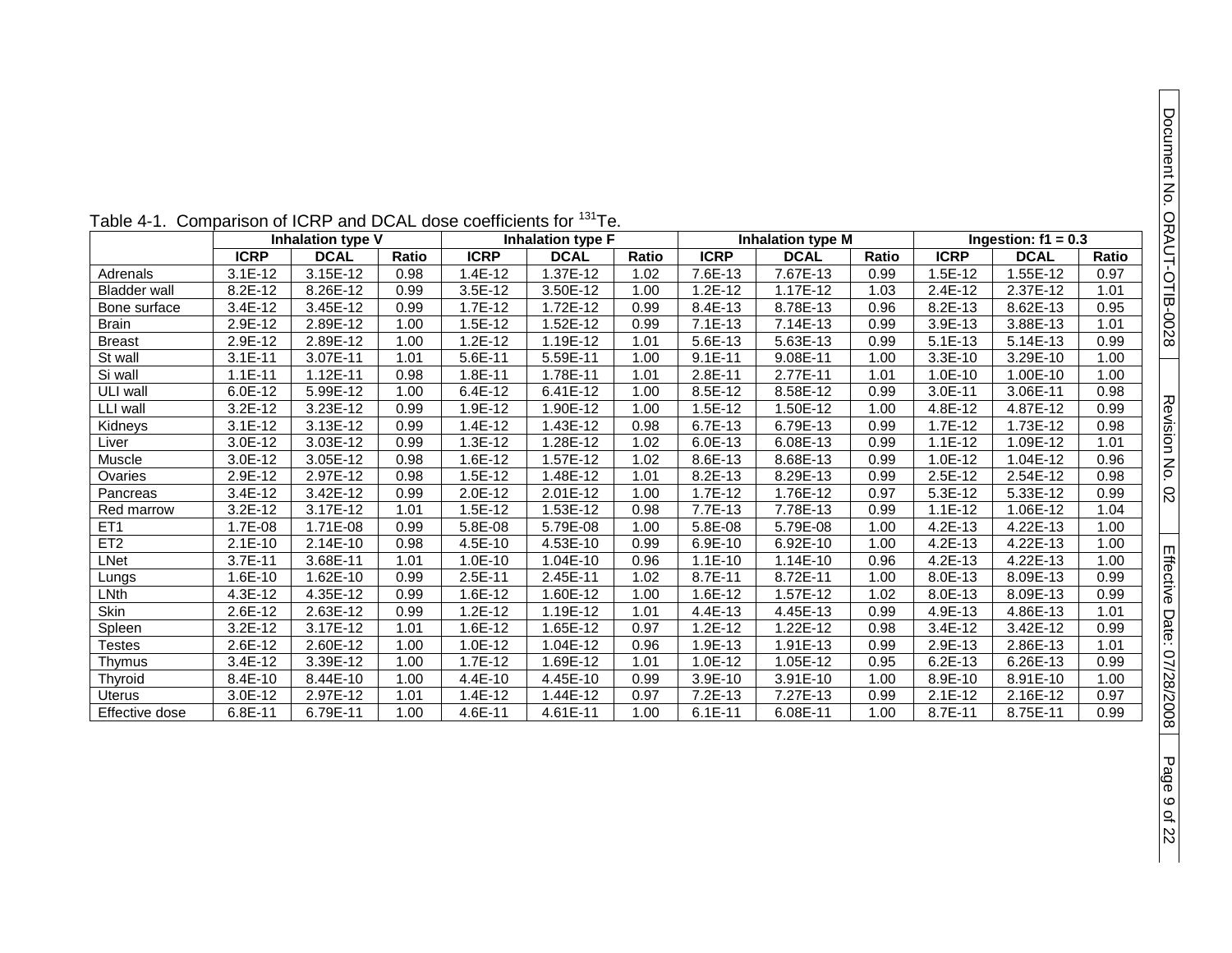| Table 4-2. Comparison of ICRP and DCAL dose coefficients for <sup>131m</sup> Te. |                          |             |       |             |                          |       |                          |              |       |                       |             |       |
|----------------------------------------------------------------------------------|--------------------------|-------------|-------|-------------|--------------------------|-------|--------------------------|--------------|-------|-----------------------|-------------|-------|
|                                                                                  | <b>Inhalation type V</b> |             |       |             | <b>Inhalation type F</b> |       | <b>Inhalation type M</b> |              |       | Ingestion: $f1 = 0.3$ |             |       |
|                                                                                  | <b>ICRP</b>              | <b>DCAL</b> | Ratio | <b>ICRP</b> | <b>DCAL</b>              | Ratio | <b>ICRP</b>              | <b>DCAL</b>  | Ratio | <b>ICRP</b>           | <b>DCAL</b> | Ratio |
| Adrenals                                                                         | 2.2E-10                  | 2.24E-10    | 0.98  | 1.0E-10     | 1.02E-10                 | 0.98  | 8.5E-11                  | 8.56E-11     | 0.99  | $1.2E-10$             | $.24E-10$   | 0.97  |
| <b>Bladder wall</b>                                                              | 7.1E-10                  | 7.20E-10    | 0.99  | $3.2E-10$   | 3.25E-10                 | 0.98  | 1.9E-10                  | 1.97E-10     | 0.96  | $4.3E-10$             | 4.35E-10    | 0.99  |
| Bone surface                                                                     | 1.3E-09                  | 1.34E-09    | 0.97  | 5.7E-10     | 5.76E-10                 | 0.99  | 2.7E-10                  | 2.78E-10     | 0.97  | $5.0E-10$             | 5.03E-10    | 0.99  |
| <b>Brain</b>                                                                     | 1.7E-10                  | 1.72E-10    | 0.99  | $9.7E - 11$ | 9.77E-11                 | 0.99  | $6.1E-11$                | 6.13E-11     | 1.00  | 5.6E-11               | 5.66E-11    | 0.99  |
| <b>Breast</b>                                                                    | $1.4E-10$                | 1.41E-10    | 0.99  | 6.6E-11     | 6.68E-11                 | 0.99  | 6.4E-11                  | 6.45E-11     | 0.99  | 5.7E-11               | 5.71E-11    | 1.00  |
| St wall                                                                          | $2.4E-10$                | 2.40E-10    | 1.00  | 2.0E-10     | 1.98E-10                 | 1.01  | 2.9E-10                  | 2.95E-10     | 0.98  | 6.7E-10               | 6.73E-10    | 1.00  |
| Si wall                                                                          | $3.6E-10$                | 3.63E-10    | 0.99  | $3.5E-10$   | 3.51E-10                 | 1.00  | $5.4E-10$                | 5.46E-10     | 0.99  | 1.3E-09               | 1.36E-09    | 0.96  |
| ULI wall                                                                         | $9.4E-10$                | 9.46E-10    | 0.99  | 1.0E-09     | 1.06E-09                 | 0.94  | 1.7E-09                  | 1.76E-09     | 0.97  | 4.4E-09               | 4.43E-09    | 0.99  |
| LLI wall                                                                         | 1.6E-09                  | 1.59E-09    | 1.01  | 1.8E-09     | 1.86E-09                 | 0.97  | $3.1E-09$                | 3.14E-09     | 0.99  | 7.9E-09               | 7.92E-09    | 1.00  |
| Kidneys                                                                          | 5.9E-10                  | 5.91E-10    | 1.00  | $2.6E-10$   | 2.59E-10                 | 1.00  | 1.5E-10                  | 1.49E-10     | 1.01  | $3.0E-10$             | 3.00E-10    | 1.00  |
| Liver                                                                            | 1.9E-10                  | 1.90E-10    | 1.00  | $9.0E-11$   | 9.15E-11                 | 0.98  | 8.3E-11                  | 8.46E-11     | 0.98  | $1.3E-10$             | 1.35E-10    | 0.96  |
| Muscle                                                                           | $1.9E-10$                | 1.92E-10    | 0.99  | $1.1E-10$   | 1.13E-10                 | 0.97  | $9.6E-11$                | 9.72E-11     | 0.99  | $1.4E-10$             | 1.40E-10    | 1.00  |
| Ovaries                                                                          | $3.1E-10$                | $3.12E-10$  | 0.99  | 2.3E-10     | 2.29E-10                 | 1.00  | 2.9E-10                  | 2.96E-10     | 0.98  | 7.2E-10               | 7.28E-10    | 0.99  |
| Pancreas                                                                         | $2.1E-10$                | 2.16E-10    | 0.97  | $1.1E-10$   | 1.08E-10                 | 1.02  | 9.8E-11                  | 9.94E-11     | 0.99  | 1.8E-10               | 1.79E-10    | 1.01  |
| Red marrow                                                                       | 4.4E-10                  | 4.45E-10    | 0.99  | $2.1E-10$   | 2.16E-10                 | 0.97  | $1.5E-10$                | 1.51E-10     | 0.99  | 2.6E-10               | 2.66E-10    | 0.98  |
| ET <sub>1</sub>                                                                  | 4.8E-07                  | 4.87E-07    | 0.99  | 1.6E-06     | 1.65E-06                 | 0.97  | 1.6E-06                  | 1.65E-06     | 0.97  | $6.2E-11$             | 6.27E-11    | 0.99  |
| ET <sub>2</sub>                                                                  | 2.6E-09                  | 2.68E-09    | 0.97  | 8.1E-09     | 8.22E-09                 | 0.99  | 8.7E-09                  | 8.85E-09     | 0.98  | $6.2E-11$             | 6.27E-11    | 0.99  |
| LNet                                                                             | 2.4E-09                  | 2.49E-09    | 0.96  | 7.7E-09     | 7.84E-09                 | 0.98  | 7.7E-09                  | 7.89E-09     | 0.98  | $6.2E-11$             | 6.27E-11    | 0.99  |
| Lungs                                                                            | 3.8E-10                  | 3.89E-10    | 0.98  | $1.2E-10$   | 1.21E-10                 | 0.99  | 3.6E-09                  | 3.65E-09     | 0.99  | 7.3E-11               | 7.42E-11    | 0.98  |
| LNth                                                                             | 1.8E-10                  | 1.84E-10    | 0.98  | $9.1E-11$   | 9.23E-11                 | 0.99  | 1.9E-10                  | 1.91E-10     | 0.99  | 7.3E-11               | 7.42E-11    | 0.98  |
| Skin                                                                             | $1.4E-10$                | 1.39E-10    | 1.01  | $7.1E-11$   | 7.15E-11                 | 0.99  | $5.1E-11$                | $5.13E - 11$ | 0.99  | $7.4E-11$             | 7.48E-11    | 0.99  |
| Spleen                                                                           | $1.9E-10$                | 1.95E-10    | 0.97  | $9.3E - 11$ | 9.43E-11                 | 0.99  | $8.3E-11$                | 8.40E-11     | 0.99  | $1.4E-10$             | 1.42E-10    | 0.99  |
| Testes                                                                           | 1.6E-10                  | 1.66E-10    | 0.96  | 7.5E-11     | 7.68E-11                 | 0.98  | 4.9E-11                  | 4.97E-11     | 0.99  | $1.1E-10$             | 1.12E-10    | 0.98  |
| Thymus                                                                           | 1.8E-10                  | 1.88E-10    | 0.96  | $1.1E-10$   | 1.08E-10                 | 1.02  | $1.0E-10$                | 1.01E-10     | 0.99  | 6.7E-11               | 6.84E-11    | 0.98  |
| Thyroid                                                                          | 4.0E-08                  | 4.00E-08    | 1.00  | 1.7E-08     | 1.72E-08                 | 0.99  | 9.5E-09                  | 9.47E-09     | 1.00  | 1.8E-08               | 1.85E-08    | 0.97  |
| Uterus                                                                           | $2.5E-10$                | 2.56E-10    | 0.98  | $.5E-10$    | 1.53E-10                 | 0.98  | $1.6E-10$                | 1.58E-10     | 1.01  | $3.7E-10$             | 3.80E-10    | 0.97  |
| Effective dose                                                                   | 2.4E-09                  | 2.42E-09    | 0.99  | 1.2E-09     | 1.18E-09                 | 1.02  | 1.6E-09                  | 1.60E-09     | 1.00  | 1.9E-09               | 1.95E-09    | 0.97  |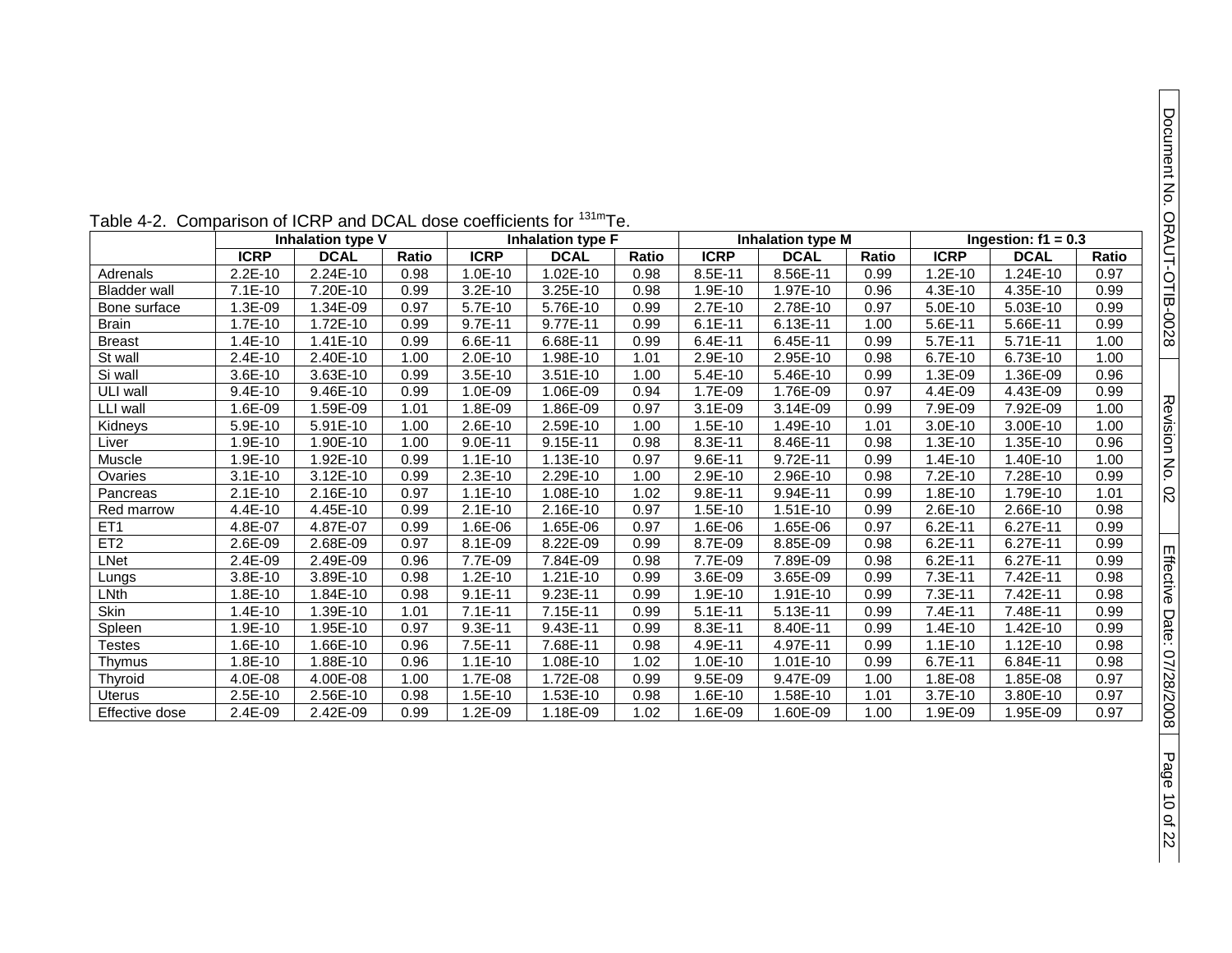| Table +-0. Companion for form and DOAL dose countilents for |             | <b>Inhalation type M</b> |       | .<br><b>Inhalation type S</b> | Ingestion: $f1 = 0.0005$ |       |             |             |       |  |  |
|-------------------------------------------------------------|-------------|--------------------------|-------|-------------------------------|--------------------------|-------|-------------|-------------|-------|--|--|
|                                                             | <b>ICRP</b> | <b>DCAL</b>              | Ratio | <b>ICRP</b>                   | <b>DCAL</b>              | Ratio | <b>ICRP</b> | <b>DCAL</b> | Ratio |  |  |
| Adrenals                                                    | 6.3E-13     | 6.37E-13                 | 0.99  | 5.8E-13                       | 5.868E-13                | 0.99  | 1.7E-12     | 1.67E-12    | 1.02  |  |  |
| <b>Bladder wall</b>                                         | $2.2E-13$   | 2.17E-13                 | 1.01  | 1.4E-13                       | 1.395E-13                | 1.00  | 5.4E-13     | 5.41E-13    | 1.00  |  |  |
| Bone surface                                                | $1.2E-12$   | 1.21E-12                 | 0.99  | 6.5E-13                       | 6.654E-13                | 0.98  | 4.9E-13     | 5.02E-13    | 0.98  |  |  |
| <b>Brain</b>                                                | 6.0E-13     | 6.03E-13                 | 0.99  | 5.5E-13                       | 5.547E-13                | 0.99  | $1.1E-14$   | 1.02E-14    | 1.07  |  |  |
| <b>Breast</b>                                               | 4.4E-13     | 4.41E-13                 | 1.00  | 4.0E-13                       | 4.020E-13                | 1.00  | 4.1E-13     | 4.02E-13    | 1.02  |  |  |
| St wall                                                     | 5.6E-11     | 5.65E-11                 | 0.99  | 5.8E-11                       | 5.857E-11                | 0.99  | 2.5E-10     | 2.53E-10    | 0.99  |  |  |
| Si wall                                                     | $1.1E-11$   | 1.08E-11                 | 1.02  | $1.1E-11$                     | 1.114E-11                | 0.99  | 4.7E-11     | 4.75E-11    | 0.99  |  |  |
| ULI wall                                                    | 4.0E-12     | 4.06E-12                 | 0.98  | $4.1E-12$                     | 4.155E-12                | 0.99  | $1.4E-11$   | 1.45E-11    | 0.97  |  |  |
| LLI wall                                                    | 4.9E-12     | 4.92E-12                 | 1.00  | $5.1E-12$                     | 5.103E-12                | 1.00  | $1.3E-11$   | 1.28E-11    | 1.01  |  |  |
| Kidneys                                                     | 6.8E-13     | 6.81E-13                 | 1.00  | 4.8E-13                       | 4.849E-13                | 0.99  | $1.7E-12$   | 1.74E-12    | 0.98  |  |  |
| Liver                                                       | $1.3E-12$   | 1.26E-12                 | 1.03  | 4.3E-13                       | 4.335E-13                | 0.99  | 1.0E-12     | 1.02E-12    | 0.98  |  |  |
| Muscle                                                      | 7.4E-13     | 7.42E-13                 | 1.00  | 6.9E-13                       | 6.992E-13                | 0.99  | 7.8E-13     | 7.80E-13    | 1.00  |  |  |
| Ovaries                                                     | 5.6E-13     | 5.66E-13                 | 0.99  | 5.2E-13                       | 5.215E-13                | 1.00  | $2.1E-12$   | 2.08E-12    | 1.01  |  |  |
| Pancreas                                                    | 1.7E-12     | 1.70E-12                 | 1.00  | 1.7E-12                       | 1.693E-12                | 1.00  | 6.5E-12     | 6.64E-12    | 0.98  |  |  |
| Red marrow                                                  | $7.1E-13$   | $7.11E-13$               | 1.00  | 5.7E-13                       | 5.716E-13                | 1.00  | 7.9E-13     | 7.91E-13    | 1.00  |  |  |
| ET <sub>1</sub>                                             | 3.0E-08     | 3.14E-08                 | 0.95  | 3.0E-08                       | 3.145E-08                | 0.95  | 4.4E-14     | 4.26E-14    | 1.03  |  |  |
| ET <sub>2</sub>                                             | 5.6E-10     | 5.80E-10                 | 0.96  | 5.8E-10                       | 5.990E-10                | 0.97  | 4.4E-14     | 4.26E-14    | 1.03  |  |  |
| LNet                                                        | $1.4E-10$   | 1.43E-10                 | 0.98  | $1.4E-10$                     | 1.448E-10                | 0.97  | 4.4E-14     | 4.26E-14    | 1.03  |  |  |
| Lungs                                                       | $5.2E-11$   | 5.37E-11                 | 0.97  | 5.6E-11                       | 5.798E-11                | 0.97  | 6.5E-13     | 6.52E-13    | 1.00  |  |  |
| LNth                                                        | $1.3E-12$   | 1.33E-12                 | 0.98  | 1.4E-12                       | 1.439E-12                | 0.97  | 6.5E-13     | 6.52E-13    | 1.00  |  |  |
| <b>Skin</b>                                                 | $3.5E-13$   | 3.48E-13                 | 1.01  | 3.0E-13                       | 3.022E-13                | 0.99  | $3.1E-13$   | 3.11E-13    | 1.00  |  |  |
| Spleen                                                      | $1.1E-12$   | 1.12E-12                 | 0.98  | $1.1E-12$                     | 1.100E-12                | 1.00  | 4.0E-12     | 4.10E-12    | 0.98  |  |  |
| Testes                                                      | 8.9E-14     | 8.89E-14                 | 1.00  | 3.4E-14                       | 3.315E-14                | 1.03  | $1.2E-13$   | 1.21E-13    | 0.99  |  |  |
| Thymus                                                      | 8.9E-13     | 8.91E-13                 | 1.00  | 8.5E-13                       | 8.525E-13                | 1.00  | 3.0E-13     | 2.95E-13    | 1.02  |  |  |
| Thyroid                                                     | 6.6E-13     | 6.60E-13                 | 1.00  | $6.1E-13$                     | 6.121E-13                | 1.00  | 4.4E-14     | 4.26E-14    | 1.03  |  |  |
| Uterus                                                      | 4.6E-13     | 4.62E-13                 | 1.00  | 4.1E-13                       | 4.137E-13                | 0.99  | 1.7E-12     | 1.69E-12    | 1.00  |  |  |
| Effective dose                                              | 2.9E-11     | 2.94E-11                 | 0.99  | $3.0E-11$                     | 3.060E-11                | 0.98  | $3.3E-11$   | 3.28E-11    | 1.01  |  |  |

Table 4-3. Comparison of ICRP and DCAL dose coefficients for <sup>147</sup>Pr.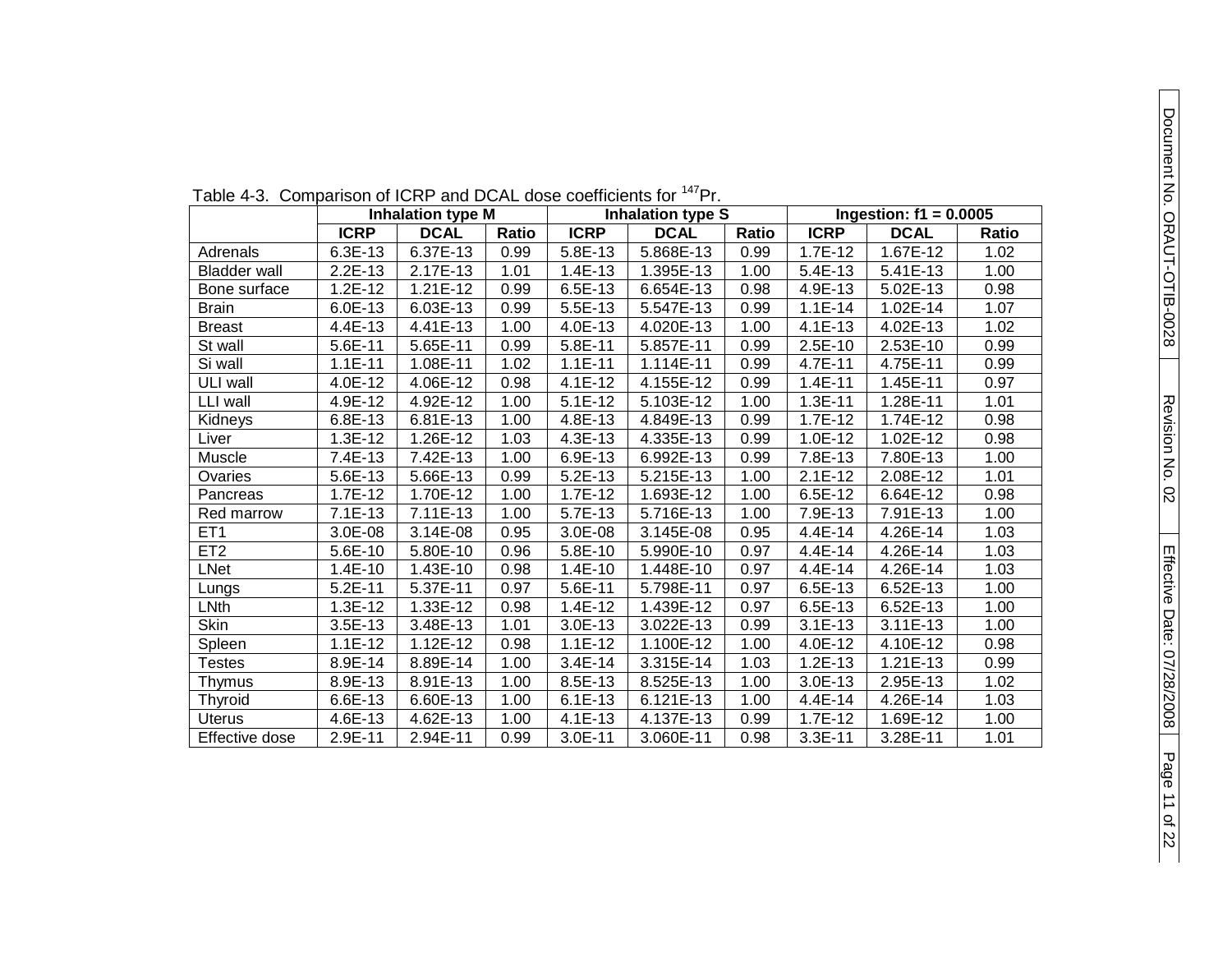| $1.411$ . Companion of TOTA and DOAL dood occurrent to the |             | <b>Inhalation type F</b> |              |             | .<br>Ingestion: $f1 = 0.2$ |       |
|------------------------------------------------------------|-------------|--------------------------|--------------|-------------|----------------------------|-------|
|                                                            | <b>ICRP</b> | <b>DCAL</b>              | <b>Ratio</b> | <b>ICRP</b> | <b>DCAL</b>                | Ratio |
| Adrenals                                                   | 1.4E-07     | 1.42E-07                 | 0.99         | 8.6E-08     | 8.81E-08                   | 0.98  |
| <b>Bladder wall</b>                                        | 1.4E-07     | 1.43E-07                 | 0.98         | 8.7E-08     | 8.89E-08                   | 0.98  |
| Bone surface                                               | 3.6E-05     | 3.63E-05                 | 0.99         | 2.3E-05     | 2.26E-05                   | 1.02  |
| <b>Brain</b>                                               | 1.4E-07     | 1.42E-07                 | 0.99         | 8.6E-08     | 8.81E-08                   | 0.98  |
| <b>Breast</b>                                              | 1.4E-07     | 1.41E-07                 | 0.99         | 8.6E-08     | 8.81E-08                   | 0.98  |
| St wall                                                    | 1.4E-07     | 1.41E-07                 | 0.99         | 8.6E-08     | 8.81E-08                   | 0.98  |
| Si wall                                                    | 1.4E-07     | 1.42E-07                 | 0.99         | 8.6E-08     | 8.82E-08                   | 0.97  |
| ULI wall                                                   | 1.4E-07     | 1.45E-07                 | 0.97         | 8.9E-08     | 9.11E-08                   | 0.98  |
| LLI wall                                                   | 1.5E-07     | 1.52E-07                 | 0.99         | 9.7E-08     | 9.88E-08                   | 0.98  |
| Kidneys                                                    | 5.9E-06     | 5.99E-06                 | 0.99         | 3.7E-06     | 3.73E-06                   | 0.99  |
| Liver                                                      | 3.0E-06     | 3.09E-06                 | 0.97         | 1.9E-06     | 1.92E-06                   | 0.99  |
| Muscle                                                     | 1.4E-07     | 1.41E-07                 | 0.99         | 8.6E-08     | 8.81E-08                   | 0.98  |
| Ovaries                                                    | 1.4E-07     | 1.41E-07                 | 0.99         | 8.6E-08     | 8.81E-08                   | 0.98  |
| Pancreas                                                   | 1.4E-07     | 1.41E-07                 | 0.99         | 8.6E-08     | 8.81E-08                   | 0.98  |
| Red marrow                                                 | 4.0E-06     | 3.99E-06                 | 1.00         | 2.5E-06     | 2.48E-06                   | 1.01  |
| ET <sub>1</sub>                                            | 3.7E-07     | 3.74E-07                 | 0.99         | 8.6E-08     | 8.81E-08                   | 0.98  |
| ET2                                                        | 1.4E-07     | 1.42E-07                 | 0.99         | 8.6E-08     | 8.81E-08                   | 0.98  |
| <b>LNet</b>                                                | 1.4E-07     | 1.42E-07                 | 0.99         | 8.6E-08     | 8.81E-08                   | 0.98  |
| Lungs                                                      | 1.4E-07     | 1.41E-07                 | 0.99         | 8.6E-08     | 8.81E-08                   | 0.98  |
| LNth                                                       | 1.4E-07     | 1.41E-07                 | 0.99         | 8.6E-08     | 8.81E-08                   | 0.98  |
| Skin                                                       | 1.4E-07     | 1.41E-07                 | 0.99         | 8.6E-08     | 8.81E-08                   | 0.98  |
| Spleen                                                     | 4.4E-06     | 4.51E-06                 | 0.98         | 2.8E-06     | 2.81E-06                   | 1.00  |
| <b>Testes</b>                                              | 1.4E-07     | 1.41E-07                 | 0.99         | 8.6E-08     | 8.81E-08                   | 0.98  |
| Thymus                                                     | 1.4E-07     | 1.41E-07                 | 0.99         | 8.6E-08     | 8.81E-08                   | 0.98  |
| <b>Thyroid</b>                                             | 1.4E-07     | 1.41E-07                 | 0.99         | 8.6E-08     | 8.81E-08                   | 0.98  |
| <b>Uterus</b>                                              | 1.4E-07     | 1.41E-07                 | 0.99         | 8.6E-08     | 8.81E-08                   | 0.98  |
| Effective dose                                             | 1.1E-06     | 1.12E-06                 | 0.99         | 6.8E-07     | 6.96E-07                   | 0.98  |

Table 4-4. Comparison of ICRP and DCAL dose coefficients for <sup>210</sup>Pb.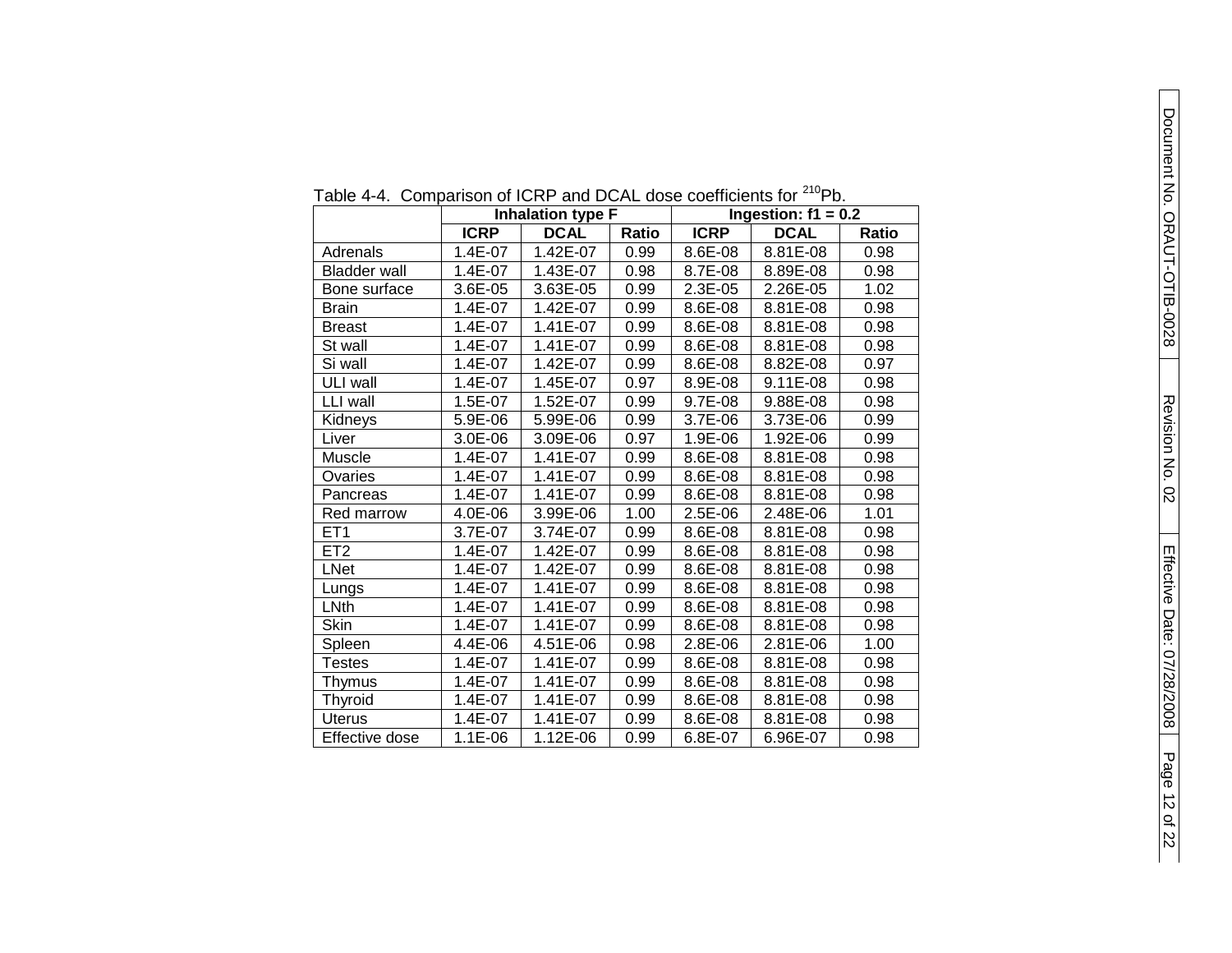| . טוי טוי           |             | <b>POILIPATION IT OF TOTAL TATAL DON'LL GOOD OODITIONING TOT</b><br><b>Inhalation type M</b> |              |             | .<br>Ingestion: $f1 = 0.2$ |       |
|---------------------|-------------|----------------------------------------------------------------------------------------------|--------------|-------------|----------------------------|-------|
|                     | <b>ICRP</b> | <b>DCAL</b>                                                                                  | <b>Ratio</b> | <b>ICRP</b> | <b>DCAL</b>                | Ratio |
| Adrenals            | 7.1E-09     | 7.20E-09                                                                                     | 0.99         | 1.3E-08     | 1.28E-08                   | 1.02  |
| <b>Bladder wall</b> | 7.1E-09     | 7.29E-09                                                                                     | 0.97         | 1.3E-08     | 1.30E-08                   | 1.00  |
| Bone surface        | 1.7E-06     | 1.66E-06                                                                                     | 1.02         | 2.9E-06     | 2.94E-06                   | 0.99  |
| <b>Brain</b>        | 7.0E-09     | 7.16E-09                                                                                     | 0.98         | 1.3E-08     | 1.27E-08                   | 1.02  |
| Breast              | 7.0E-09     | 7.19E-09                                                                                     | 0.97         | 1.3E-08     | 1.27E-08                   | 1.02  |
| St wall             | 9.4E-09     | 9.72E-09                                                                                     | 0.97         | 1.8E-08     | 1.88E-08                   | 0.96  |
| Si wall             | $1.2E-08$   | 1.26E-08                                                                                     | 0.95         | 2.5E-08     | 2.61E-08                   | 0.96  |
| ULI wall            | 4.7E-08     | 5.06E-08                                                                                     | 0.93         | 1.1E-07     | 1.14E-07                   | 0.96  |
| LLI wall            | 1.2E-07     | 1.28E-07                                                                                     | 0.94         | 2.7E-07     | 2.95E-07                   | 0.92  |
| <b>Kidneys</b>      | 1.0E-08     | 9.85E-09                                                                                     | 1.02         | 1.8E-08     | 1.78E-08                   | 1.01  |
| Liver               | 8.1E-08     | 8.22E-08                                                                                     | 0.99         | 1.4E-07     | 1.46E-07                   | 0.96  |
| Muscle              | 7.0E-09     | 7.19E-09                                                                                     | 0.97         | 1.3E-08     | 1.28E-08                   | 1.02  |
| Ovaries             | 6.9E-09     | 7.28E-09                                                                                     | 0.95         | $1.2E-08$   | 1.30E-08                   | 0.92  |
| Pancreas            | 7.1E-09     | 7.19E-09                                                                                     | 0.99         | 1.3E-08     | 1.28E-08                   | 1.02  |
| Red marrow          | 1.6E-07     | 1.59E-07                                                                                     | 1.01         | 2.8E-07     | 2.83E-07                   | 0.99  |
| ET <sub>1</sub>     | 6.0E-03     | 6.07E-03                                                                                     | 0.99         | 1.3E-08     | 1.27E-08                   | 1.02  |
| ET2                 | $6.0E-06$   | 6.09E-06                                                                                     | 0.99         | 1.3E-08     | 1.27E-08                   | 1.02  |
| <b>LNet</b>         | 3.0E-08     | 3.01E-08                                                                                     | 1.00         | 1.3E-08     | 1.27E-08                   | 1.02  |
| Lungs               | 4.7E-05     | 4.66E-05                                                                                     | 1.01         | 1.3E-08     | 1.27E-08                   | 1.02  |
| LNth                | 2.0E-07     | 1.99E-07                                                                                     | 1.01         | 1.3E-08     | 1.27E-08                   | 1.02  |
| Skin                | 7.0E-09     | 7.16E-09                                                                                     | 0.98         | 1.3E-08     | 1.27E-08                   | 1.02  |
| Spleen              | 6.9E-09     | 7.19E-09                                                                                     | 0.96         | 1.2E-08     | 1.28E-08                   | 0.94  |
| <b>Testes</b>       | 6.8E-09     | 7.16E-09                                                                                     | 0.95         | 1.2E-08     | 1.28E-08                   | 0.94  |
| Thymus              | 7.1E-09     | 7.20E-09                                                                                     | 0.99         | 1.3E-08     | 1.27E-08                   | 1.02  |
| Thyroid             | 7.0E-09     | 7.17E-09                                                                                     | 0.98         | 1.3E-08     | 1.27E-08                   | 1.02  |
| <b>Uterus</b>       | 7.1E-09     | 7.21E-09                                                                                     | 0.98         | 1.3E-08     | 1.29E-08                   | 1.01  |
| Effective dose      | 5.7E-06     | 5.65E-06                                                                                     | 1.01         | 1.0E-07     | 1.04E-07                   | 0.96  |

Table 4-5. Comparison of ICRP and DCAL dose coefficients for <sup>223</sup>Ra.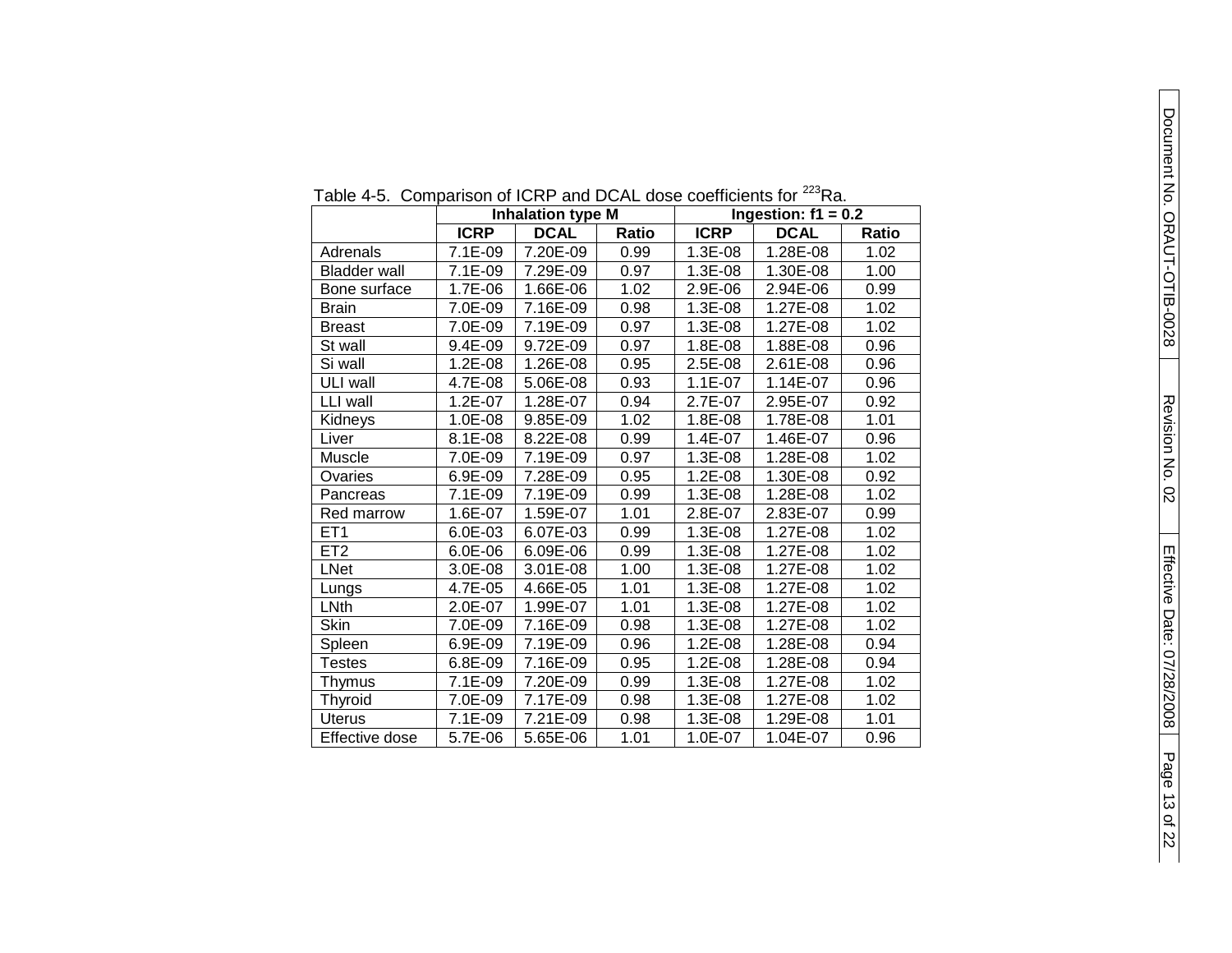| $1$ able $\pm$ 0. Companion for form and DOME about counterfusion<br>1 <b>1</b> u.<br>Ingestion: $f1 = 0.2$<br><b>Inhalation type M</b> |             |             |              |             |             |              |  |  |
|-----------------------------------------------------------------------------------------------------------------------------------------|-------------|-------------|--------------|-------------|-------------|--------------|--|--|
|                                                                                                                                         |             |             |              |             |             |              |  |  |
|                                                                                                                                         | <b>ICRP</b> | <b>DCAL</b> | <b>Ratio</b> | <b>ICRP</b> | <b>DCAL</b> | <b>Ratio</b> |  |  |
| Adrenals                                                                                                                                | 5.7E-09     | 5.37E-09    | 1.06         | $1.1E-08$   | 9.77E-09    | 1.13         |  |  |
| <b>Bladder wall</b>                                                                                                                     | 5.8E-09     | 5.48E-09    | 1.06         | $1.1E-08$   | 1.01E-08    | 1.09         |  |  |
| Bone surface                                                                                                                            | 9.5E-07     | 9.49E-07    | 1.00         | 1.7E-06     | 1.73E-06    | 0.98         |  |  |
| <b>Brain</b>                                                                                                                            | 5.6E-09     | 5.31E-09    | 1.05         | 1.1E-08     | 9.71E-09    | 1.13         |  |  |
| <b>Breast</b>                                                                                                                           | 5.7E-09     | 5.34E-09    | 1.07         | $1.1E-08$   | 9.71E-09    | 1.13         |  |  |
| St wall                                                                                                                                 | 7.4E-09     | 7.12E-09    | 1.04         | 1.5E-08     | 1.41E-08    | 1.06         |  |  |
| Si wall                                                                                                                                 | 8.7E-09     | 9.27E-09    | 0.94         | 1.8E-08     | 1.96E-08    | 0.92         |  |  |
| ULI wall                                                                                                                                | 3.6E-08     | 3.63E-08    | 0.99         | 8.3E-08     | 8.35E-08    | 0.99         |  |  |
| LLI wall                                                                                                                                | 9.3E-08     | 9.34E-08    | 1.00         | $2.2E-07$   | 2.20E-07    | 1.00         |  |  |
| Kidneys                                                                                                                                 | 2.3E-08     | 2.14E-08    | 1.07         | 4.5E-08     | 4.05E-08    | 1.11         |  |  |
| Liver                                                                                                                                   | 3.0E-08     | 2.95E-08    | 1.02         | 5.6E-08     | 5.42E-08    | 1.03         |  |  |
| Muscle                                                                                                                                  | 5.7E-09     | 5.36E-09    | 1.06         | $1.1E-08$   | 9.79E-09    | 1.12         |  |  |
| Ovaries                                                                                                                                 | 5.8E-09     | 5.62E-09    | 1.03         | $1.1E-08$   | 1.05E-08    | 1.05         |  |  |
| Pancreas                                                                                                                                | 5.7E-09     | 5.36E-09    | 1.06         | $1.1E-08$   | 9.78E-09    | 1.12         |  |  |
| Red marrow                                                                                                                              | $9.1E-08$   | 9.08E-08    | 1.00         | 1.7E-07     | 1.66E-07    | 1.02         |  |  |
| ET <sub>1</sub>                                                                                                                         | 3.9E-03     | 0.00391     | 1.00         | $1.1E-08$   | 9.71E-09    | 1.13         |  |  |
| ET <sub>2</sub>                                                                                                                         | $2.1E-06$   | 2.02E-06    | 1.04         | $1.1E-08$   | 9.71E-09    | 1.13         |  |  |
| <b>LNet</b>                                                                                                                             | 1.3E-08     | 1.29E-08    | 1.01         | $1.1E-08$   | 9.71E-09    | 1.13         |  |  |
| Lungs                                                                                                                                   | $2.0E-05$   | 1.87E-05    | 1.07         | $1.1E-08$   | 9.72E-09    | 1.13         |  |  |
| LNth                                                                                                                                    | 3.0E-08     | 2.89E-08    | 1.04         | $1.1E-08$   | 9.72E-09    | 1.13         |  |  |
| <b>Skin</b>                                                                                                                             | 5.6E-09     | 5.31E-09    | 1.05         | $1.1E-08$   | 9.73E-09    | 1.13         |  |  |
| Spleen                                                                                                                                  | 5.6E-09     | 5.35E-09    | 1.05         | $1.1E-08$   | 9.77E-09    | 1.13         |  |  |
| Testes                                                                                                                                  | 5.5E-09     | 5.32E-09    | 1.03         | 1.0E-08     | 9.78E-09    | 1.02         |  |  |
| Thymus                                                                                                                                  | 5.7E-09     | 5.37E-09    | 1.06         | $1.1E-08$   | 9.71E-09    | 1.13         |  |  |
| Thyroid                                                                                                                                 | 5.6E-09     | 5.33E-09    | 1.05         | $1.1E-08$   | 9.71E-09    | 1.13         |  |  |
| <b>Uterus</b>                                                                                                                           | 5.7E-09     | 5.42E-09    | 1.05         | $1.1E-08$   | 1.00E-08    | 1.10         |  |  |
| Effective dose                                                                                                                          | 2.4E-06     | 2.27E-06    | 1.06         | 6.5E-08     | 6.45E-08    | 1.01         |  |  |

Table 4-6. Comparison of ICRP and DCAL dose coefficients for <sup>224</sup>Ra.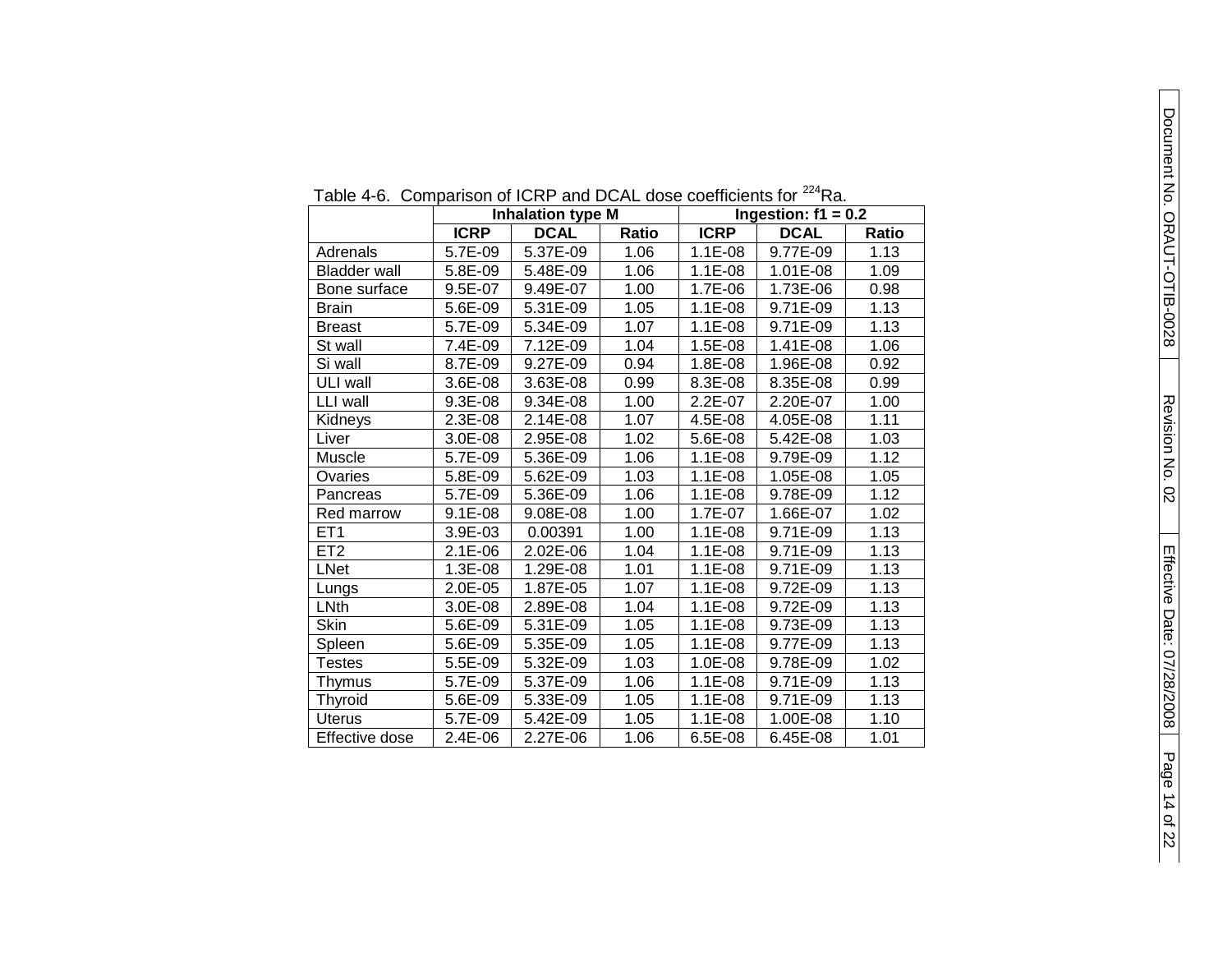| able 4-7. Comparison or form and DOAL dose coemclents for |             | <b>Inhalation type M</b> |       |             | i va.<br>Ingestion: $f1 = 0.2$ |       |
|-----------------------------------------------------------|-------------|--------------------------|-------|-------------|--------------------------------|-------|
|                                                           | <b>ICRP</b> | <b>DCAL</b>              | Ratio | <b>ICRP</b> | <b>DCAL</b>                    | Ratio |
| Adrenals                                                  | 3.0E-08     | 2.98E-08                 | 1.01  | 4.1E-08     | 4.10E-08                       | 1.00  |
| <b>Bladder wall</b>                                       | 2.9E-08     | 2.91E-08                 | 1.00  | 4.0E-08     | 4.00E-08                       | 1.00  |
| Bone surface                                              | 9.0E-06     | 9.06E-06                 | 0.99  | $1.2E-05$   | 1.25E-05                       | 0.96  |
| Brain                                                     | 2.9E-08     | 2.96E-08                 | 0.98  | 4.1E-08     | 4.07E-08                       | 1.01  |
| Breast                                                    | 2.9E-08     | 2.90E-08                 | 1.00  | 4.0E-08     | 3.98E-08                       | 1.00  |
| St wall                                                   | 2.9E-08     | 2.95E-08                 | 0.98  | 4.1E-08     | 4.11E-08                       | 1.00  |
| Si wall                                                   | 3.0E-08     | 3.04E-08                 | 0.99  | 4.2E-08     | 4.31E-08                       | 0.98  |
| ULI wall                                                  | 4.1E-08     | 4.18E-08                 | 0.98  | $6.4E-08$   | 6.67E-08                       | 0.96  |
| LLI wall                                                  | 8.0E-08     | 8.25E-08                 | 0.97  | 1.5E-07     | 1.52E-07                       | 0.99  |
| Kidneys                                                   | 4.3E-08     | 4.32E-08                 | 1.00  | 5.9E-08     | 5.95E-08                       | 0.99  |
| Liver                                                     | 1.3E-07     | 1.30E-07                 | 1.00  | 1.8E-07     | 1.79E-07                       | 1.01  |
| Muscle                                                    | 2.9E-08     | 2.93E-08                 | 0.99  | 4.0E-08     | 4.03E-08                       | 0.99  |
| Ovaries                                                   | 2.9E-08     | 2.95E-08                 | 0.98  | 4.1E-08     | 4.07E-08                       | 1.01  |
| Pancreas                                                  | 2.9E-08     | 2.93E-08                 | 0.99  | 4.0E-08     | 4.03E-08                       | 0.99  |
| Red marrow                                                | 6.4E-07     | 6.37E-07                 | 1.01  | 8.7E-07     | 8.76E-07                       | 0.99  |
| ET1                                                       | $6.4E-06$   | 0.000536                 | 0.01  | 4.0E-08     | 4.02E-08                       | 0.99  |
| $\overline{ET}2$                                          | 1.3E-05     | 1.26E-05                 | 1.03  | 4.0E-08     | 4.02E-08                       | 0.99  |
| <b>LNet</b>                                               | 5.7E-07     | 5.72E-07                 | 1.00  | 4.0E-08     | 4.02E-08                       | 0.99  |
| Lungs                                                     | 1.7E-05     | 1.66E-05                 | 1.03  | 4.0E-08     | 4.02E-08                       | 0.99  |
| LNth                                                      | 2.5E-06     | 2.55E-06                 | 0.98  | 4.0E-08     | 4.02E-08                       | 0.99  |
| Skin                                                      | 2.9E-08     | 2.91E-08                 | 1.00  | 4.0E-08     | 4.00E-08                       | 1.00  |
| Spleen                                                    | 3.9E-08     | 3.91E-08                 | 1.00  | 5.3E-08     | 5.38E-08                       | 0.99  |
| <b>Testes</b>                                             | 2.9E-08     | 2.89E-08                 | 1.00  | 4.0E-08     | 3.98E-08                       | 1.00  |
| Thymus                                                    | 2.9E-08     | 2.91E-08                 | 1.00  | 4.0E-08     | 4.00E-08                       | 1.00  |
| Thyroid                                                   | 2.9E-08     | 2.92E-08                 | 0.99  | 4.0E-08     | 4.02E-08                       | 0.99  |
| <b>Uterus</b>                                             | 2.9E-08     | 2.92E-08                 | 0.99  | 4.0E-08     | 4.02E-08                       | 1.00  |
| Effective dose                                            | $2.2E-06$   | 2.18E-06                 | 1.01  | 2.8E-07     | 2.80E-07                       | 1.00  |

Table 4-7. Comparison of ICRP and DCAL dose coefficients for <sup>226</sup>Ra.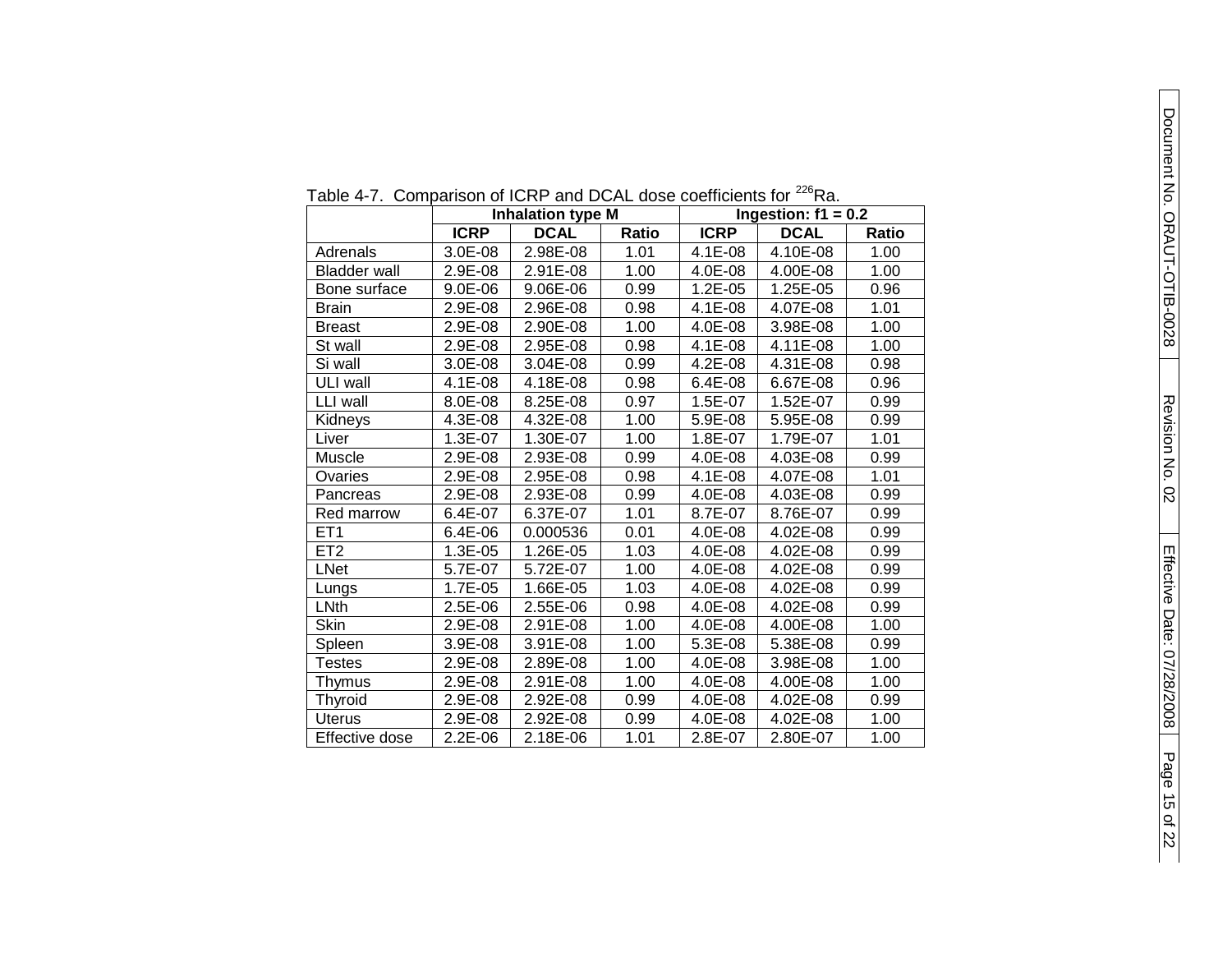of 22

|                     | able 4-6. Companson of ICRF and DCAL dose coemcients for<br>AG. |                          |       |             |                          |       |             |                          |       |             |                          |       |  |
|---------------------|-----------------------------------------------------------------|--------------------------|-------|-------------|--------------------------|-------|-------------|--------------------------|-------|-------------|--------------------------|-------|--|
|                     |                                                                 | <b>Inhalation type F</b> |       |             | <b>Inhalation type M</b> |       |             | <b>Inhalation type S</b> |       |             | Ingestion: $f1 = 0.0005$ |       |  |
|                     | <b>ICRP</b>                                                     | <b>DCAL</b>              | Ratio | <b>ICRP</b> | <b>DCAL</b>              | Ratio | <b>ICRP</b> | <b>DCAL</b>              | Ratio | <b>ICRP</b> | <b>DCAL</b>              | Ratio |  |
| Adrenals            | 4.5E-11                                                         | 4.56E-11                 | 0.99  | $.8E-11$    | 1.86E-11                 | 0.97  | $1.4E-11$   | 1.36E-11                 | 1.03  | 1.9E-11     | 1.94E-11                 | 0.98  |  |
| <b>Bladder wall</b> | 3.7E-11                                                         | 3.72E-11                 | 0.99  | 1.9E-11     | 1.95E-11                 | 0.97  | $1.7E-11$   | 1.67E-11                 | 1.02  | $4.1E - 11$ | 4.11E-11                 | 1.00  |  |
| Bone surface        | 8.4E-07                                                         | 8.44E-07                 | 1.00  | 1.7E-07     | 1.72E-07                 | 0.99  | 7.9E-09     | 7.92E-09                 | 1.00  | 1.5E-09     | 1.51E-09                 | 0.99  |  |
| Brain               | 2.2E-11                                                         | 2.26E-11                 | 0.97  | $1.1E - 11$ | $1.11E-11$               | 0.99  | 8.9E-12     | 8.91E-12                 | 1.00  | 1.6E-13     | 1.55E-13                 | 1.04  |  |
| <b>Breast</b>       | 1.8E-11                                                         | 1.86E-11                 | 0.97  | $1.0E-11$   | 1.03E-11                 | 0.97  | 9.4E-12     | 9.43E-12                 | 1.00  | 4.3E-12     | 4.28E-12                 | 1.00  |  |
| St wall             | 1.4E-10                                                         | 1.43E-10                 | 0.98  | 2.4E-10     | 2.40E-10                 | 1.00  | $2.5E-10$   | 2.50E-10                 | 1.00  | $6.1E-10$   | 6.17E-10                 | 0.99  |  |
| Si wall             | 2.3E-10                                                         | 2.29E-10                 | 1.00  | 4.0E-10     | 4.01E-10                 | 1.00  | $4.2E-10$   | 4.18E-10                 | 1.00  | 1.0E-09     | 1.05E-09                 | 0.96  |  |
| ULI wall            | $5.2E-10$                                                       | 5.27E-10                 | 0.99  | $9.2E-10$   | 9.24E-10                 | 1.00  | 9.6E-10     | 9.67E-10                 | 0.99  | 2.4E-09     | 2.41E-09                 | 0.99  |  |
| LLI wall            | 4.1E-10                                                         | 4.08E-10                 | 1.01  | $7.1E-10$   | 7.17E-10                 | 0.99  | 7.5E-10     | 7.52E-10                 | 1.00  | 1.9E-09     | 1.87E-09                 | 1.02  |  |
| Kidneys             | 3.8E-11                                                         | 3.82E-11                 | 0.99  | $2.1E-11$   | 2.10E-11                 | 1.00  | $1.7E-11$   | 1.73E-11                 | 0.98  | 3.7E-11     | 3.73E-11                 | 0.99  |  |
| Liver               | 2.2E-07                                                         | 2.23E-07                 | 0.99  | 4.5E-08     | 4.55E-08                 | 0.99  | $2.1E-09$   | 2.11E-09                 | 1.00  | $4.2E-10$   | 4.23E-10                 | 0.99  |  |
| Muscle              | 2.8E-11                                                         | 2.87E-11                 | 0.98  | 1.9E-11     | 1.94E-11                 | 0.98  | 1.8E-11     | 1.76E-11                 | 1.02  | 2.2E-11     | 2.22E-11                 | 0.99  |  |
| Ovaries             | $9.2E-09$                                                       | 9.40E-09                 | 0.98  | 1.9E-09     | 1.97E-09                 | 0.96  | $1.5E-10$   | 1.51E-10                 | 0.99  | 1.7E-10     | 1.74E-10                 | 0.98  |  |
| Pancreas            | 4.3E-11                                                         | 4.32E-11                 | 1.00  | 2.6E-11     | 2.65E-11                 | 0.98  | 2.3E-11     | 2.30E-11                 | 1.00  | 4.6E-11     | 4.65E-11                 | 0.99  |  |
| Red marrow          | 6.7E-08                                                         | 6.76E-08                 | 0.99  | 1.4E-08     | 1.38E-08                 | 1.01  | $6.5E-10$   | 6.54E-10                 | 0.99  | $1.5E-10$   | 1.52E-10                 | 0.98  |  |
| ET <sub>1</sub>     | 8.1E-07                                                         | 8.30E-07                 | 0.98  | 8.1E-07     | 8.30E-07                 | 0.98  | 8.1E-07     | 8.30E-07                 | 0.98  | 6.9E-13     | 6.72E-13                 | 1.03  |  |
| ET2                 | 2.6E-09                                                         | 2.65E-09                 | 0.98  | 2.5E-08     | 2.48E-08                 | 1.01  | 8.5E-08     | 8.56E-08                 | 0.99  | 6.9E-13     | 6.72E-13                 | 1.03  |  |
| LNet                | 2.2E-09                                                         | 2.24E-09                 | 0.98  | 3.2E-09     | 3.22E-09                 | 0.99  | 2.1E-08     | 2.16E-08                 | 0.97  | 6.9E-13     | 6.72E-13                 | 1.03  |  |
| Lungs               | 6.4E-11                                                         | 6.48E-11                 | 0.99  | 4.9E-08     | 4.91E-08                 | 1.00  | 8.0E-08     | 8.09E-08                 | 0.99  | 6.4E-12     | 6.38E-12                 | 1.00  |  |
| LNth                | 3.0E-11                                                         | 3.03E-11                 | 0.99  | 4.7E-09     | 4.78E-09                 | 0.98  | 5.3E-08     | 5.44E-08                 | 0.97  | 6.4E-12     | 6.38E-12                 | 1.00  |  |
| Skin                | 1.8E-11                                                         | 1.81E-11                 | 1.00  | 9.3E-12     | 9.34E-12                 | 1.00  | 7.7E-12     | 7.66E-12                 | 1.00  | 8.5E-12     | 8.48E-12                 | 1.00  |  |
| Spleen              | 2.4E-11                                                         | 2.45E-11                 | 0.98  | .8E-11      | 1.79E-11                 | 1.00  | $1.7E-11$   | 1.68E-11                 | 1.01  | $3.1E - 11$ | 3.13E-11                 | 0.99  |  |
| <b>Testes</b>       | 9.2E-09                                                         | 9.37E-09                 | 0.98  | 1.9E-09     | 1.91E-09                 | 0.99  | $9.1E - 11$ | 9.22E-11                 | 0.99  | 2.7E-11     | 2.75E-11                 | 0.98  |  |
| Thymus              | 2.7E-11                                                         | 2.67E-11                 | 1.01  | $.8E-11$    | 1.77E-11                 | 1.02  | $1.7E-11$   | 1.69E-11                 | 1.01  | $3.1E-12$   | 3.07E-12                 | 1.01  |  |
| Thyroid             | 2.2E-11                                                         | 2.26E-11                 | 0.97  | $1.2E-11$   | 1.24E-11                 | 0.97  | $1.1E-11$   | 1.08E-11                 | 1.02  | 6.9E-13     | 6.72E-13                 | 1.03  |  |
| Uterus              | 3.6E-11                                                         | 3.59E-11                 | 1.00  | 3.7E-11     | 3.77E-11                 | 0.98  | 3.7E-11     | 3.69E-11                 | 1.00  | $9.0E-11$   | 9.13E-11                 | 0.99  |  |
| Effective dose      | 2.9E-08                                                         | 2.97E-08                 | 0.98  | $1.2E - 08$ | 1.21E-08                 | 0.99  | 1.2E-08     | 1.23E-08                 | 0.98  | $4.3E-10$   | 4.30E-10                 | 1.00  |  |

Table 4-8. Comparison of ICRP and DCAL dose coefficients for  $^{228}\text{A}$ c.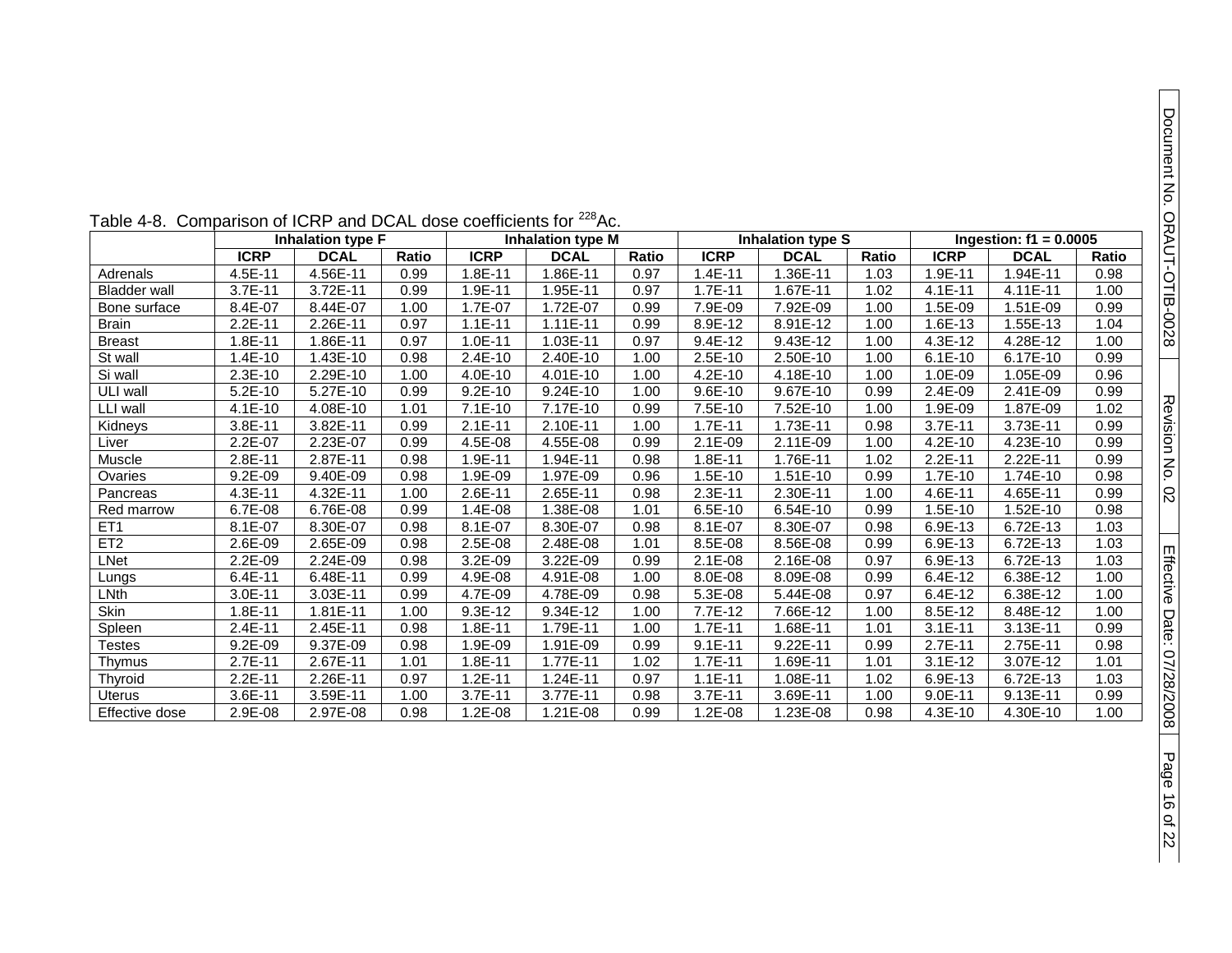Page 17

of 22

| aple 4-9.           | Comparison of ICRP and DCAL dose coefficients for<br>U. |                          |       |             |                          |       |             |                          |       |             |                        |       |             |                         |       |
|---------------------|---------------------------------------------------------|--------------------------|-------|-------------|--------------------------|-------|-------------|--------------------------|-------|-------------|------------------------|-------|-------------|-------------------------|-------|
|                     |                                                         | <b>Inhalation type F</b> |       |             | <b>Inhalation type M</b> |       |             | <b>Inhalation type S</b> |       |             | Ingestion: $f1 = 0.02$ |       |             | Ingestion: $f1 = 0.002$ |       |
|                     | <b>ICRP</b>                                             | <b>DCAL</b>              | Ratio | <b>ICRP</b> | <b>DCAL</b>              | Ratio | <b>ICRP</b> | <b>DCAL</b>              | Ratio | <b>ICRP</b> | <b>DCAL</b>            | Ratio | <b>ICRP</b> | <b>DCAL</b>             | Ratio |
| Adrenals            | 2.3E-06                                                 | 2.34E-06                 | 0.98  | $6.1E - 07$ | 6.29E-07                 | 0.97  | 1.0E-07     | 1.06E-07                 | 0.95  | 1.6E-07     | .64E-07                | 0.97  | 1.6E-08     | 1.64E-08                | 0.97  |
| <b>Bladder wall</b> | 2.3E-06                                                 | 2.34E-06                 | 0.98  | $6.1E - 07$ | 6.29E-07                 | 0.97  | $9.7E-08$   | 9.99E-08                 | 0.97  | 1.6E-07     | 1.64E-07               | 0.97  | 1.6E-08     | 1.64E-08                | 0.97  |
| Bone surface        | 1.0E-04                                                 | 1.03E-04                 | 0.97  | 4.6E-05     | 4.64E-05                 | 0.99  | 2.0E-05     | 2.01E-05                 | 1.00  | 7.2E-06     | 7.21E-06               | 1.00  | 7.2E-07     | 7.21E-07                | 1.00  |
| <b>Brain</b>        | 2.3E-06                                                 | 2.34E-06                 | 0.98  | $6.1E-07$   | 6.28E-07                 | 0.97  | $9.7E-08$   | 9.99E-08                 | 0.97  | 1.6E-07     | $.64E-07$              | 0.98  | 1.6E-08     | 1.64E-08                | 0.98  |
| <b>Breast</b>       | $2.3E-06$                                               | 2.34E-06                 | 0.98  | $6.1E - 07$ | 6.27E-07                 | 0.97  | 1.0E-07     | 1.06E-07                 | 0.95  | 1.6E-07     | $.64E-07$              | 0.98  | 1.6E-08     | 1.64E-08                | 0.98  |
| St wall             | 2.3E-06                                                 | 2.34E-06                 | 0.98  | $6.1E-07$   | 6.28E-07                 | 0.97  | 1.0E-07     | 1.03E-07                 | 0.97  | 1.6E-07     | $.65E-07$              | 0.97  | 1.7E-08     | 1.76E-08                | 0.96  |
| Si wall             | 2.3E-06                                                 | 2.34E-06                 | 0.98  | $6.1E - 07$ | 6.29E-07                 | 0.97  | 9.9E-08     | 1.02E-07                 | 0.97  | 1.6E-07     | 1.67E-07               | 0.96  | 1.9E-08     | 1.95E-08                | 0.97  |
| ULI wall            | 2.3E-06                                                 | 2.40E-06                 | 0.96  | 6.5E-07     | 6.73E-07                 | 0.97  | 1.3E-07     | 1.32E-07                 | 0.99  | 1.8E-07     | 1.87E-07               | 0.96  | 3.5E-08     | 3.57E-08                | 0.98  |
| LLI wall            | $2.4E-06$                                               | 2.52E-06                 | 0.95  | 7.4E-07     | 7.61E-07                 | 0.97  | 1.9E-07     | 1.92E-07                 | 0.99  | 2.2E-07     | 2.30E-07               | 0.96  | 7.2E-08     | 7.30E-08                | 0.99  |
| Kidneys             | $9.5E-06$                                               | 9.73E-06                 | 0.98  | 2.9E-06     | 2.93E-06                 | 0.99  | 6.8E-07     | 6.95E-07                 | 0.98  | 6.7E-07     | 6.83E-07               | 0.98  | 6.7E-08     | 6.83E-08                | 0.98  |
| Liver               | 1.0E-05                                                 | 1.03E-05                 | 0.98  | 3.3E-06     | 3.39E-06                 | 0.97  | 9.6E-07     | 9.79E-07                 | 0.98  | 7.0E-07     | 7.19E-07               | 0.97  | 7.0E-08     | 7.20E-08                | 0.97  |
| Muscle              | 2.3E-06                                                 | 2.34E-06                 | 0.98  | $6.1E - 07$ | 6.28E-07                 | 0.97  | 9.9E-08     | 1.02E-07                 | 0.97  | 1.6E-07     | 1.64E-07               | 0.98  | 1.6E-08     | 1.64E-08                | 0.98  |
| Ovaries             | 2.4E-06                                                 | 2.58E-06                 | 0.93  | 7.7E-07     | 8.18E-07                 | 0.94  | $2.1E-07$   | 2.14E-07                 | 0.98  | 1.7E-07     | 1.81E-07               | 0.94  | 1.7E-08     | 1.81E-08                | 0.94  |
| Pancreas            | 2.3E-06                                                 | 2.34E-06                 | 0.98  | $6.1E - 07$ | 6.28E-07                 | 0.97  | 1.0E-07     | 1.04E-07                 | 0.96  | 1.6E-07     | 1.64E-07               | 0.98  | 1.6E-08     | 1.64E-08                | 0.98  |
| Red marrow          | 9.9E-06                                                 | 1.01E-05                 | 0.99  | 4.1E-06     | 4.13E-06                 | 0.99  | 1.6E-06     | 1.63E-06                 | 0.98  | 7.0E-07     | 7.05E-07               | 0.99  | 7.0E-08     | 7.06E-08                | 0.99  |
| ET <sub>1</sub>     | 9.7E-06                                                 | 1.01E-05                 | 0.96  | 8.0E-06     | 8.37E-06                 | 0.96  | 7.6E-06     | 7.89E-06                 | 0.96  | 1.6E-07     | $.64E-07$              | 0.98  | 1.6E-08     | 1.64E-08                | 0.98  |
| ET2                 | 2.3E-06                                                 | 2.34E-06                 | 0.98  | 2.4E-05     | 2.32E-05                 | 1.03  | 2.8E-04     | 0.000267                 | 1.05  | 1.6E-07     | $.64E-07$              | 0.98  | 1.6E-08     | 1.64E-08                | 0.98  |
| LNet                | 2.3E-06                                                 | 2.34E-06                 | 0.98  | $2.2E-06$   | 2.17E-06                 | 1.02  | 8.2E-04     | 0.000799                 | 1.03  | 1.6E-07     | $.64E - 07$            | 0.98  | 1.6E-08     | 1.64E-08                | 0.98  |
| Lungs               | 2.3E-06                                                 | 2.35E-06                 | 0.98  | 2.7E-05     | 2.68E-05                 | 1.01  | 1.5E-04     | 0.000148                 | 1.01  | 1.6E-07     | $.64E-07$              | 0.98  | 1.6E-08     | 1.64E-08                | 0.98  |
| LNth                | 2.3E-06                                                 | 2.34E-06                 | 0.98  | 7.0E-06     | 6.94E-06                 | 1.01  | 2.8E-03     | 0.002703                 | 1.04  | 1.6E-07     | $.64E-07$              | 0.98  | 1.6E-08     | 1.64E-08                | 0.98  |
| Skin                | 2.3E-06                                                 | 2.34E-06                 | 0.98  | $6.1E-07$   | 6.27E-07                 | 0.97  | 9.8E-08     | 1.01E-07                 | 0.97  | 1.6E-07     | $.64E - 07$            | 0.98  | 1.6E-08     | 1.64E-08                | 0.98  |
| Spleen              | $2.2E-06$                                               | 2.35E-06                 | 0.94  | $6.0E - 07$ | 6.30E-07                 | 0.95  | 9.9E-08     | 1.04E-07                 | 0.95  | 1.6E-07     | .65E-07                | 0.97  | 1.6E-08     | 1.65E-08                | 0.97  |
| <b>Testes</b>       | 2.4E-06                                                 | 2.58E-06                 | 0.93  | 7.8E-07     | 8.21E-07                 | 0.95  | $2.1E-07$   | 2.15E-07                 | 0.98  | 1.7E-07     | $.81E - 07$            | 0.94  | 1.7E-08     | 1.81E-08                | 0.94  |
| Thymus              | 2.3E-06                                                 | 2.34E-06                 | 0.98  | $6.1E - 07$ | 6.27E-07                 | 0.97  | 1.0E-07     | 1.07E-07                 | 0.94  | 1.6E-07     | $.64E-07$              | 0.98  | 1.6E-08     | 1.64E-08                | 0.98  |
| Thyroid             | $2.3E-06$                                               | 2.34E-06                 | 0.98  | $6.1E - 07$ | 6.27E-07                 | 0.97  | 9.9E-08     | 1.02E-07                 | 0.97  | 1.6E-07     | $.64E - 07$            | 0.98  | 1.6E-08     | 1.64E-08                | 0.98  |
| <b>Uterus</b>       | 2.3E-06                                                 | 2.34E-06                 | 0.98  | $6.1E-07$   | 6.28E-07                 | 0.97  | 9.7E-08     | 9.96E-08                 | 0.97  | 1.6E-07     | $.64E - 07$            | 0.98  | 1.6E-08     | 1.64E-08                | 0.98  |
| Effective dose      | 4.7E-06                                                 | 4.73E-06                 | 0.99  | 4.8E-06     | 4.83E-06                 | 0.99  | 2.6E-05     | 2.50E-05                 | 1.04  | 3.3E-07     | 3.36E-07               | 0.98  | 3.7E-08     | 3.75E-08                | 0.99  |

### Table 4-9. Comparison of ICRP and DCAL dose coefficients for <sup>232</sup>U.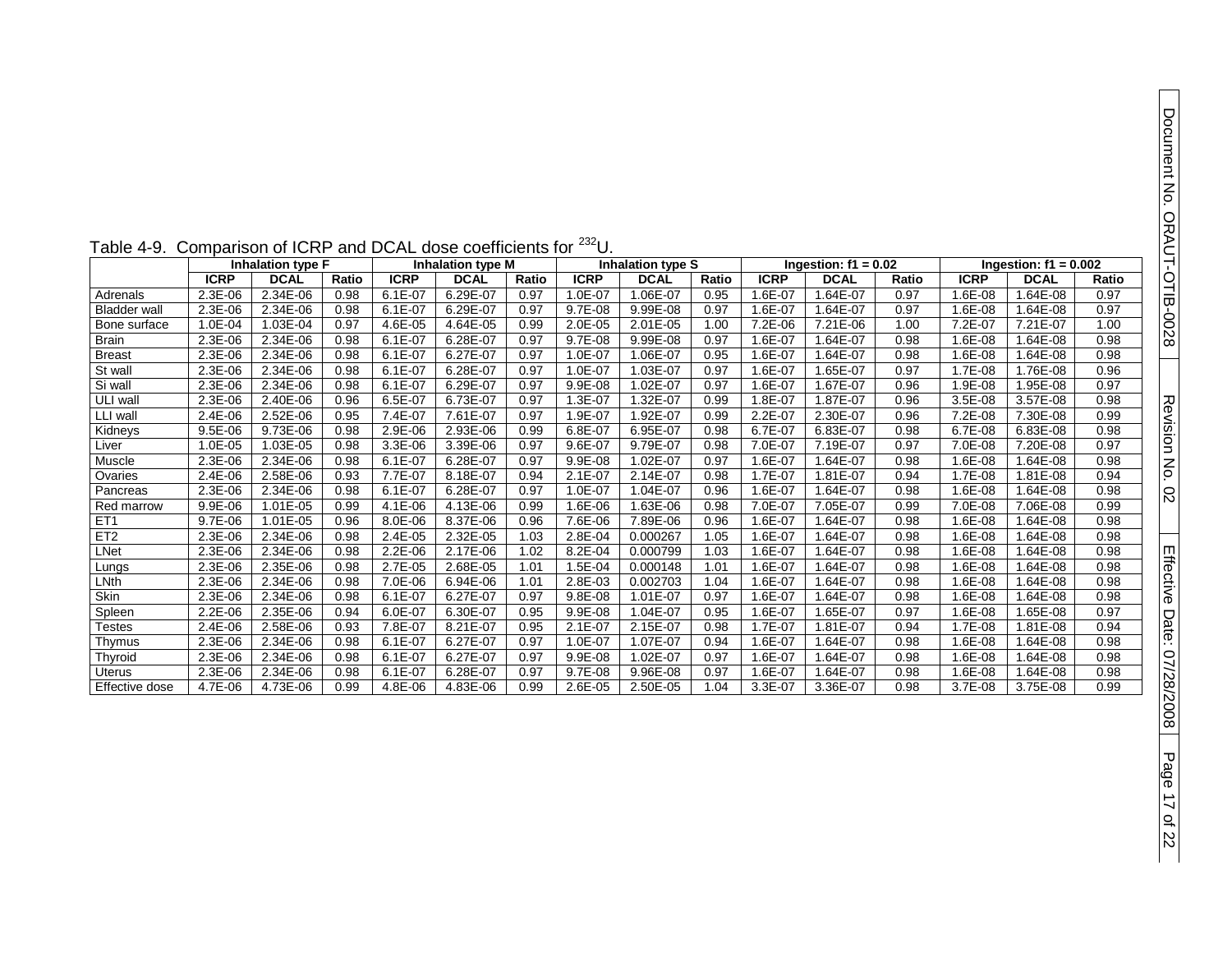| f1 =<br>١L                             | 0.002<br>Ratio      | Document No. ORACH-OTIB-0028          |
|----------------------------------------|---------------------|---------------------------------------|
|                                        |                     |                                       |
|                                        | 0.99                |                                       |
|                                        | 0.98                |                                       |
| $\frac{-09}{-08}$<br>$\frac{-08}{-09}$ | 0.99                |                                       |
|                                        | 0.99                |                                       |
| $\frac{-09}{-09}$                      | 0.99                |                                       |
|                                        | 0.99                |                                       |
| $-09$                                  | 0.99                |                                       |
| $\frac{-08}{-08}$                      | 1.01                |                                       |
|                                        | 0.99                | Revision No. 02                       |
| $\frac{-08}{-08}$                      | $\frac{1.00}{0.99}$ |                                       |
|                                        |                     |                                       |
| $-09$                                  | 0.99                |                                       |
| $-09$                                  | 0.98                |                                       |
| $-09$                                  | 0.99                |                                       |
| $-09$                                  | 0.99                |                                       |
|                                        | 0.99                |                                       |
|                                        | 0.99                |                                       |
| $\frac{1}{-09}$<br>$\frac{-09}{-09}$   | 0.99                |                                       |
| $-09$                                  | 0.99                |                                       |
|                                        |                     |                                       |
| $\frac{1}{-09}$<br>$\frac{-09}{-09}$   | $\frac{0.99}{0.99}$ |                                       |
|                                        | 0.99                |                                       |
| $-09$                                  | 0.98                |                                       |
| $-09$                                  | 0.99                |                                       |
| $-09$                                  | 0.99                |                                       |
| $-09$                                  | 0.99                |                                       |
| $-09$                                  | 0.99                |                                       |
|                                        |                     | Effective Date: 07/28/2008<br>Page 18 |
|                                        |                     |                                       |

of 22

|  | Table 4-10. Comparison of ICRP and DCAL dose coefficients for <sup>233</sup> U. |  |
|--|---------------------------------------------------------------------------------|--|
|--|---------------------------------------------------------------------------------|--|

|                       |             | <b>Inhalation type F</b> |       |             | <b>Inhalation type M</b> |       |             | <b>Inhalation type S</b> |       |             | Ingestion: $f1 = 0.02$ |       | Ingestion: $f1 = 0.002$ |             |       |
|-----------------------|-------------|--------------------------|-------|-------------|--------------------------|-------|-------------|--------------------------|-------|-------------|------------------------|-------|-------------------------|-------------|-------|
|                       | <b>ICRP</b> | <b>DCAL</b>              | Ratio | <b>ICRP</b> | <b>DCAL</b>              | Ratio | <b>ICRP</b> | <b>DCAL</b>              | Ratio | <b>ICRP</b> | <b>DCAL</b>            | Ratio | <b>ICRP</b>             | <b>DCAL</b> | Ratio |
| Adrenals              | 4.0E-07     | 4.05E-07                 | 0.99  | 9.7E-08     | 9.89E-08                 | 0.98  | $9.3E-09$   | 9.52E-09                 | 0.98  | 2.8E-08     | 2.84E-08               | 0.99  | 2.8E-09                 | 2.84E-09    | 0.99  |
| <b>Bladder</b> wall   | 4.0E-07     | 4.06E-07                 | 0.98  | 9.7E-08     | 9.93E-08                 | 0.98  | $9.4E - 09$ | $9.55E-09$               | 0.98  | 2.8E-08     | 2.85E-08               | 0.98  | 2.8E-09                 | 2.85E-09    | 0.98  |
| <b>Bone surface</b>   | $.2E - 05$  | 1.20E-05                 | 1.00  | 3.0E-06     | 2.98E-06                 | 1.01  | 4.2E-07     | 4.20E-07                 | 1.00  | 8.3E-07     | 8.38E-07               | 0.99  | 8.3E-08                 | 8.38E-08    | 0.99  |
| Brain                 | 4.0E-07     | 4.05E-07                 | 0.99  | 9.7E-08     | 9.89E-08                 | 0.98  | 9.3E-09     | 9.51E-09                 | 0.98  | 2.8E-08     | 2.84E-08               | 0.99  | 2.8E-09                 | 2.84E-09    | 0.99  |
| <b>Breast</b>         | $4.0E - 07$ | 4.05E-07                 | 0.99  | 9.7E-08     | 9.89E-08                 | 0.98  | 9.3E-09     | 9.52E-09                 | 0.98  | 2.8E-08     | 2.84E-08               | 0.99  | 2.8E-09                 | 2.84E-09    | 0.99  |
| St wall               | 4.0E-07     | 4.05E-07                 | 0.99  | 9.7E-08     | $9.94E - 08$             | 0.98  | $9.9E-09$   | 1.01E-08                 | 0.99  | $2.9E-08$   | 2.95E-08               | 0.98  | 3.9E-09                 | 3.96E-09    | 0.99  |
| Si wall               | 4.0E-07     | 4.05E-07                 | 0.99  | 9.8E-08     | 1.00E-07                 | 0.98  | $1.1E-08$   | 1.08E-08                 | 1.01  | $3.1E-08$   | 3.11E-08               | 1.00  | 5.6E-09                 | 5.63E-09    | 0.99  |
| ULI wall              | 4.0E-07     | 4.08E-07                 | 0.98  | 1.0E-07     | 1.06E-07                 | 0.94  | 1.7E-08     | 1.76E-08                 | 0.97  | 4.4E-08     | 4.50E-08               | 0.98  | $2.0E-08$               | 1.98E-08    | 1.01  |
| LLI wall              | $4.1E-07$   | 4.15E-07                 | 0.99  | $.2E-07$    | 1.20E-07                 | 1.00  | 3.3E-08     | 3.31E-08                 | 1.00  | 7.6E-08     | 7.72E-08               | 0.99  | 5.2E-08                 | 5.25E-08    | 0.99  |
| Kidneys               | $4.1E - 06$ | 4.15E-06                 | 0.99  | 1.0E-06     | 1.02E-06                 | 0.98  | $1.1E-07$   | 1.07E-07                 | 1.03  | 2.9E-07     | 2.91E-07               | 1.00  | 2.9E-08                 | $2.91E-08$  | 1.00  |
| Liver                 | $.5E-06$    | 1.58E-06                 | 0.95  | 3.8E-07     | 3.89E-07                 | 0.98  | 4.4E-08     | 4.52E-08                 | 0.97  | $1.1E - 07$ | 1.11E-07               | 0.99  | $1.1E-08$               | 1.11E-08    | 0.99  |
| Muscle                | 4.0E-07     | 4.05E-07                 | 0.99  | 9.7E-08     | 9.89E-08                 | 0.98  | 9.3E-09     | 9.52E-09                 | 0.98  | 2.8E-08     | 2.84E-08               | 0.99  | 2.8E-09                 | 2.84E-09    | 0.99  |
| Ovaries               | 4.0E-07     | 4.07E-07                 | 0.98  | 9.8E-08     | 9.99E-08                 | 0.98  | 1.0E-08     | 1.04E-08                 | 0.96  | 2.8E-08     | 2.86E-08               | 0.98  | 2.8E-09                 | 2.86E-09    | 0.98  |
| Pancreas              | 4.0E-07     | 4.05E-07                 | 0.99  | 9.7E-08     | 9.89E-08                 | 0.98  | $9.3E-09$   | 9.52E-09                 | 0.98  | 2.8E-08     | 2.84E-08               | 0.99  | 2.8E-09                 | 2.84E-09    | 0.99  |
| Red marrow            | $.2E - 06$  | 1.20E-06                 | 1.00  | 2.9E-07     | 2.96E-07                 | 0.98  | 3.6E-08     | 3.63E-08                 | 0.99  | 8.3E-08     | 8.40E-08               | 0.99  | 8.3E-09                 | 8.40E-09    | 0.99  |
| ET <sub>1</sub>       | 4.3E-07     | 4.17E-07                 | 1.03  | $1.4E-07$   | 1.11E-07                 | 1.27  | 4.8E-08     | 2.19E-08                 | 2.19  | 2.8E-08     | 2.84E-08               | 0.99  | 2.8E-09                 | 2.84E-09    | 0.99  |
| ET <sub>2</sub>       | 4.0E-07     | 4.06E-07                 | 0.99  | $.3E-05$    | 1.27E-05                 | 1.02  | 7.6E-05     | 7.64E-05                 | 1.00  | 2.8E-08     | 2.84E-08               | 0.99  | 2.8E-09                 | 2.84E-09    | 0.99  |
| <b>LNet</b>           | 4.0E-07     | 4.05E-07                 | 0.99  | 6.3E-07     | 6.41E-07                 | 0.98  | 1.3E-04     | .37E-04                  | 0.95  | 2.8E-08     | 2.84E-08               | 0.99  | 2.8E-09                 | 2.84E-09    | 0.99  |
| Lungs                 | $4.1E - 07$ | 4.16E-07                 | 0.98  | 1.7E-05     | 1.67E-05                 | 1.02  | 4.2E-05     | 4.21E-05                 | 1.00  | 2.8E-08     | 2.84E-08               | 0.99  | 2.8E-09                 | 2.84E-09    | 0.99  |
| LNth                  | 4.0E-07     | 4.05E-07                 | 0.99  | 2.6E-06     | 2.63E-06                 | 0.99  | 4.6E-04     | 4.72E-04                 | 0.97  | 2.8E-08     | 2.84E-08               | 0.99  | 2.8E-09                 | 2.84E-09    | 0.99  |
| Skin                  | $4.0E - 07$ | 4.05E-07                 | 0.99  | 9.7E-08     | 9.89E-08                 | 0.98  | 9.3E-09     | $9.51E-09$               | 0.98  | 2.8E-08     | 2.84E-08               | 0.99  | 2.8E-09                 | 2.84E-09    | 0.99  |
| Spleen                | 4.0E-07     | 4.05E-07                 | 0.99  | 9.7E-08     | 9.90E-08                 | 0.98  | 9.3E-09     | 9.52E-09                 | 0.98  | 2.8E-08     | 2.84E-08               | 0.99  | 2.8E-09                 | 2.84E-09    | 0.99  |
| Testes                | 4.0E-07     | 4.07E-07                 | 0.98  | 9.8E-08     | 9.99E-08                 | 0.98  | $1.0E-08$   | 1.04E-08                 | 0.96  | 2.8E-08     | 2.86E-08               | 0.98  | 2.8E-09                 | 2.86E-09    | 0.98  |
| <b>Thymus</b>         | $4.0E - 07$ | 4.05E-07                 | 0.99  | 9.7E-08     | 9.89E-08                 | 0.98  | $9.3E-09$   | 9.52E-09                 | 0.98  | 2.8E-08     | 2.84E-08               | 0.99  | 2.8E-09                 | 2.84E-09    | 0.99  |
| Thyroid               | 4.0E-07     | 4.05E-07                 | 0.99  | 9.7E-08     | 9.89E-08                 | 0.98  | 9.3E-09     | 9.51E-09                 | 0.98  | 2.8E-08     | 2.84E-08               | 0.99  | 2.8E-09                 | 2.84E-09    | 0.99  |
| Uterus                | 4.0E-07     | 4.05E-07                 | 0.99  | 9.7E-08     | 9.89E-08                 | 0.98  | 9.3E-09     | 9.51E-09                 | 0.98  | 2.8E-08     | 2.84E-08               | 0.99  | 2.8E-09                 | 2.84E-09    | 0.99  |
| <b>Effective dose</b> | 6.6E-07     | 6.79E-07                 | 0.97  | $2.2E - 06$ | 2.16E-06                 | 1.02  | $6.9E-06$   | 6.98E-06                 | 0.99  | 5.0E-08     | 5.13E-08               | 0.98  | 8.5E-09                 | 8.61E-09    | 0.99  |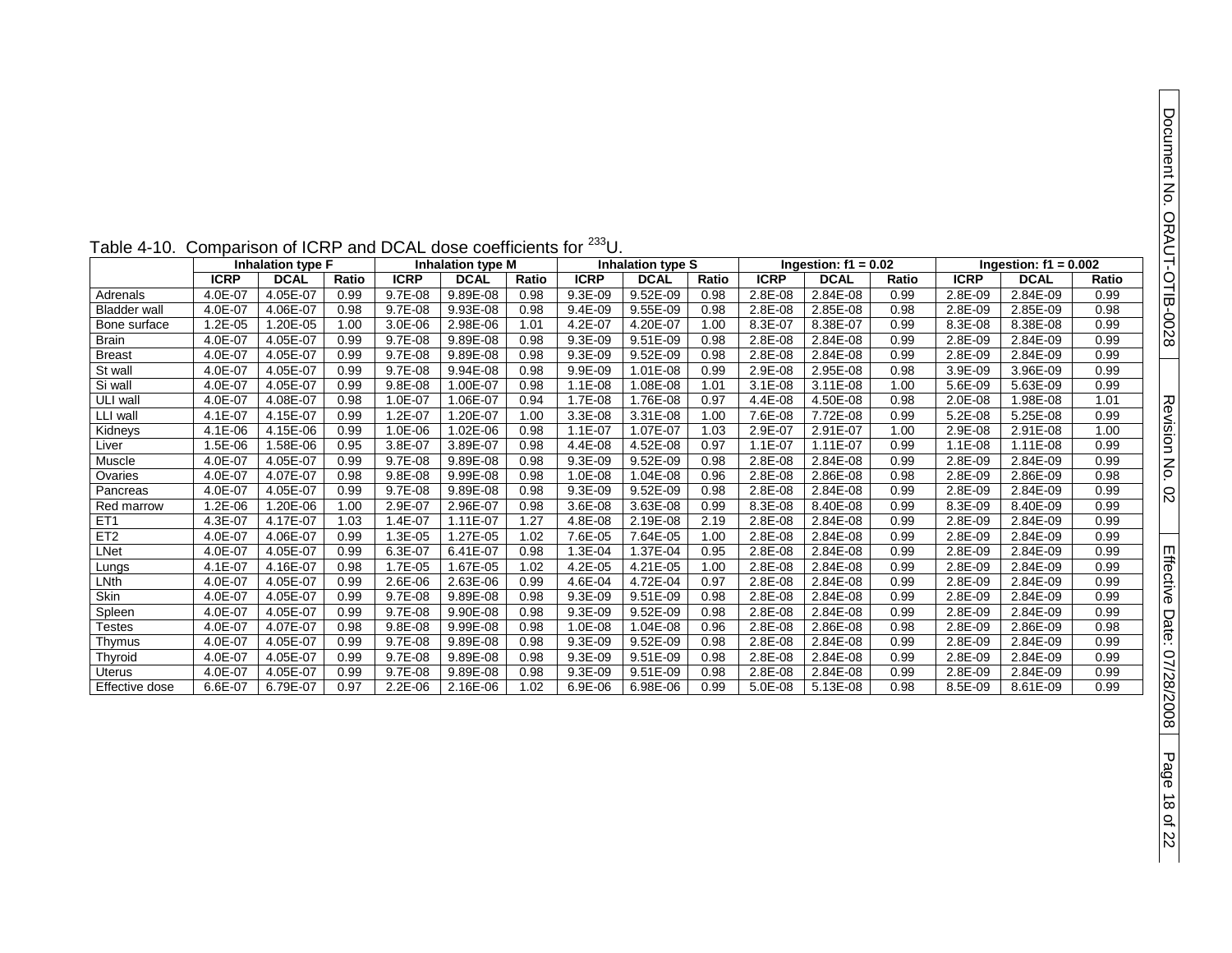| able 4-11.          | Comparison of ICRP and DCAL dose coefficients for<br><sup>-∽</sup> ປ |                   |       |             |                   |       |             |                          |       |             |                        |       |             |                         |       |
|---------------------|----------------------------------------------------------------------|-------------------|-------|-------------|-------------------|-------|-------------|--------------------------|-------|-------------|------------------------|-------|-------------|-------------------------|-------|
|                     |                                                                      | Inhalation type F |       |             | Inhalation type M |       |             | <b>Inhalation type S</b> |       |             | Ingestion: $f1 = 0.02$ |       |             | Ingestion: $f1 = 0.002$ |       |
|                     | <b>ICRP</b>                                                          | <b>DCAL</b>       | Ratio | <b>ICRP</b> | <b>DCAL</b>       | Ratio | <b>ICRP</b> | <b>DCAL</b>              | Ratio | <b>ICRP</b> | <b>DCAL</b>            | Ratio | <b>ICRP</b> | <b>DCAL</b>             | Ratio |
| Adrenals            | $5.1E-13$                                                            | $5.11E - 13$      | 1.00  | 1.7E-13     | 1.74E-13          | 0.98  | .3E-13      | 1.34E-13                 | 0.97  | 2.4E-13     | 2.38E-13               | 1.01  | 2.3E-13     | 2.31E-13                | 1.00  |
| <b>Bladder wall</b> | 2.2E-11                                                              | 2.22E-11          | 0.99  | 2.4E-12     | 2.43E-12          | 0.99  | 1.8E-13     | 1.85E-13                 | 0.97  | 5.9E-13     | 5.93E-13               | 1.00  | $4.1E - 13$ | 4.16E-13                | 0.99  |
| Bone surface        | 5.6E-12                                                              | 5.68E-12          | 0.99  | 9.4E-13     | 9.56E-13          | 0.98  | 2.8E-13     | 2.99E-13                 | 0.94  | 5.7E-13     | 5.81E-13               | 0.98  | 2.9E-13     | 2.96E-13                | 0.98  |
| <b>Brain</b>        | 4.5E-13                                                              | 4.51E-13          | 1.00  | $1.1E-13$   | 1.13E-13          | 0.98  | 7.5E-14     | 7.33E-14                 | 1.02  | 5.3E-15     | 5.34E-15               | 0.99  | $8.1E - 16$ | 8.00E-16                | 1.01  |
| <b>Breast</b>       | 4.0E-13                                                              | 4.00E-13          | 1.00  | $1.2E-13$   | 1.15E-13          | 1.04  | $8.3E - 14$ | 8.25E-14                 | 1.01  | $4.2E - 14$ | 4.07E-14               | 1.03  | 3.8E-14     | 3.66E-14                | 1.04  |
| St wall             | 3.0E-11                                                              | 2.96E-11          | 1.01  | 4.8E-11     | 4.81E-11          | 1.00  | 5.0E-11     | $5.01E - 11$             | 1.00  | 1.8E-10     | 1.76E-10               | 1.02  | 1.8E-10     | 1.76E-10                | 1.02  |
| Si wall             | 1.0E-11                                                              | 1.04E-11          | 0.96  | 1.7E-11     | 1.68E-11          | 1.01  | 1.8E-11     | 1.76E-11                 | 1.02  | 5.9E-11     | 5.94E-11               | 0.99  | 5.9E-11     | 5.96E-11                | 0.99  |
| ULI wall            | 8.2E-12                                                              | 8.22E-12          | 1.00  | $1.4E - 11$ | 1.44E-11          | 0.97  | .5E-11      | 1.53E-11                 | 0.98  | $4.1E - 11$ | 4.08E-11               | 1.01  | $4.1E - 11$ | 4.13E-11                | 0.99  |
| LLI wall            | $1.3E - 11$                                                          | 1.26E-11          | 1.03  | 2.4E-11     | 2.39E-11          | 1.00  | 2.6E-11     | 2.56E-11                 | 1.02  | $6.1E - 11$ | 6.09E-11               | 1.00  | $6.2E - 11$ | 6.19E-11                | 1.00  |
| Kidneys             | $1.2E - 11$                                                          | 1.19E-11          | 1.01  | 1.5E-12     | 1.53E-12          | 0.98  | $1.7E-13$   | 1.69E-13                 | 1.01  | 8.7E-13     | 8.75E-13               | 0.99  | 4.0E-13     | 4.01E-13                | 1.00  |
| Liver               | $6.1E-13$                                                            | 6.15E-13          | 0.99  | 1.8E-13     | 1.80E-13          | 1.00  | $.3E-13$    | 1.26E-13                 | 1.03  | 2.2E-13     | 2.21E-13               | 1.00  | $2.1E-13$   | 2.08E-13                | 1.01  |
| Muscle              | $5.1E-13$                                                            | 5.12E-13          | 1.00  | $2.1E-13$   | 2.13E-13          | 0.98  | 1.8E-13     | 1.79E-13                 | 1.00  | $2.1E-13$   | 2.15E-13               | 0.98  | $2.1E-13$   | 2.12E-13                | 0.99  |
| Ovaries             | 6.9E-13                                                              | 6.92E-13          | 1.00  | $5.4E-13$   | 5.45E-13          | 0.99  | $5.3E-13$   | 5.34E-13                 | 0.99  | $1.4E-12$   | 1.38E-12               | 1.02  | $1.4E - 12$ | 1.39E-12                | 1.01  |
| Pancreas            | 6.0E-13                                                              | 6.09E-13          | 0.99  | 3.5E-13     | 3.65E-13          | 0.96  | $3.2E - 13$ | 3.36E-13                 | 0.95  | $9.3E-13$   | 9.72E-13               | 0.96  | $9.2E - 13$ | 9.66E-13                | 0.95  |
| Red marrow          | 1.3E-12                                                              | 1.33E-12          | 0.98  | 3.0E-13     | 3.02E-13          | 0.99  | 1.7E-13     | 1.71E-13                 | 0.99  | 3.0E-13     | 3.04E-13               | 0.99  | 2.7E-13     | 2.67E-13                | 1.01  |
| ET <sub>1</sub>     | 6.0E-08                                                              | 5.99E-08          | 1.00  | $6.0E - 08$ | 5.99E-08          | 1.00  | $6.0E - 08$ | 5.99E-08                 | 1.00  | 7.3E-15     | 7.17E-15               | 1.02  | 2.7E-15     | 2.62E-15                | 1.03  |
| ET <sub>2</sub>     | $3.2E - 10$                                                          | 3.22E-10          | 0.99  | $5.1E-10$   | 5.12E-10          | 1.00  | $5.3E-10$   | 5.34E-10                 | 0.99  | 7.3E-15     | 7.17E-15               | 1.02  | $2.7E-15$   | 2.62E-15                | 1.03  |
| LNet                | $3.3E - 11$                                                          | 3.42E-11          | 0.97  | 3.5E-11     | 3.63E-11          | 0.96  | $3.5E-11$   | 3.68E-11                 | 0.95  | 7.3E-15     | 7.17E-15               | 1.02  | 2.7E-15     | 2.62E-15                | 1.03  |
| Lungs               | 2.0E-11                                                              | 1.97E-11          | 1.02  | $9.1E - 11$ | 9.14E-11          | 1.00  | $.0E-10$    | 9.98E-11                 | 1.00  | 8.5E-14     | 8.57E-14               | 0.99  | 8.0E-14     | 8.09E-14                | 0.99  |
| LNth                | 4.9E-13                                                              | 4.97E-13          | 0.99  | $5.2E-13$   | 5.29E-13          | 0.98  | $1.4E-12$   | 1.45E-12                 | 0.96  | 8.5E-14     | 8.57E-14               | 0.99  | 8.0E-14     | 8.09E-14                | 0.99  |
| Skin                | 4.1E-13                                                              | 4.11E-13          | 1.00  | $9.4E - 14$ | 9.47E-14          | 0.99  | 5.8E-14     | 5.83E-14                 | 1.00  | 6.6E-14     | 6.56E-14               | 1.01  | $6.2E-14$   | 6.19E-14                | 1.00  |
| Spleen              | 5.4E-13                                                              | $5.51E-13$        | 0.98  | 2.6E-13     | 2.62E-13          | 0.99  | $2.2E - 13$ | 2.28E-13                 | 0.96  | 5.9E-13     | 6.09E-13               | 0.97  | 5.8E-13     | 6.03E-13                | 0.96  |
| <b>Testes</b>       | 4.1E-13                                                              | 4.12E-13          | 1.00  | 7.5E-14     | 7.49E-14          | 1.00  | $3.7E - 14$ | 3.64E-14                 | 1.02  | $9.3E - 14$ | 9.20E-14               | 1.01  | $9.0E - 14$ | 8.88E-14                | 1.01  |
| Thymus              | 4.8E-13                                                              | 4.78E-13          | 1.00  | 2.0E-13     | 1.97E-13          | 1.02  | 1.7E-13     | 1.65E-13                 | 1.03  | 2.8E-14     | 2.64E-14               | 1.06  | $2.3E-14$   | 2.19E-14                | 1.05  |
| Thyroid             | 4.5E-13                                                              | 4.55E-13          | 0.99  | 1.3E-13     | 1.30E-13          | 1.00  | $9.4E-14$   | 9.22E-14                 | 1.02  | 7.3E-15     | 7.17E-15               | 1.02  | 2.7E-15     | 2.62E-15                | 1.03  |
| <b>Uterus</b>       | 6.0E-13                                                              | 6.05E-13          | 0.99  | $3.1E-13$   | 3.20E-13          | 0.97  | 2.8E-13     | 2.89E-13                 | 0.97  | 7.7E-13     | 7.83E-13               | 0.98  | 7.7E-13     | 7.85E-13                | 0.98  |
| Effective dose      | 1.8E-11                                                              | 1.83E-11          | 0.99  | $3.3E - 11$ | 3.36E-11          | 0.98  | $3.5E - 11$ | 3.54E-11                 | 0.99  | $2.7E-11$   | 2.76E-11               | 0.98  | 2.8E-11     | 2.76E-11                | 1.01  |

### Table 4-11. Comparison of ICRP and DCAL dose coefficients for <sup>239</sup>U.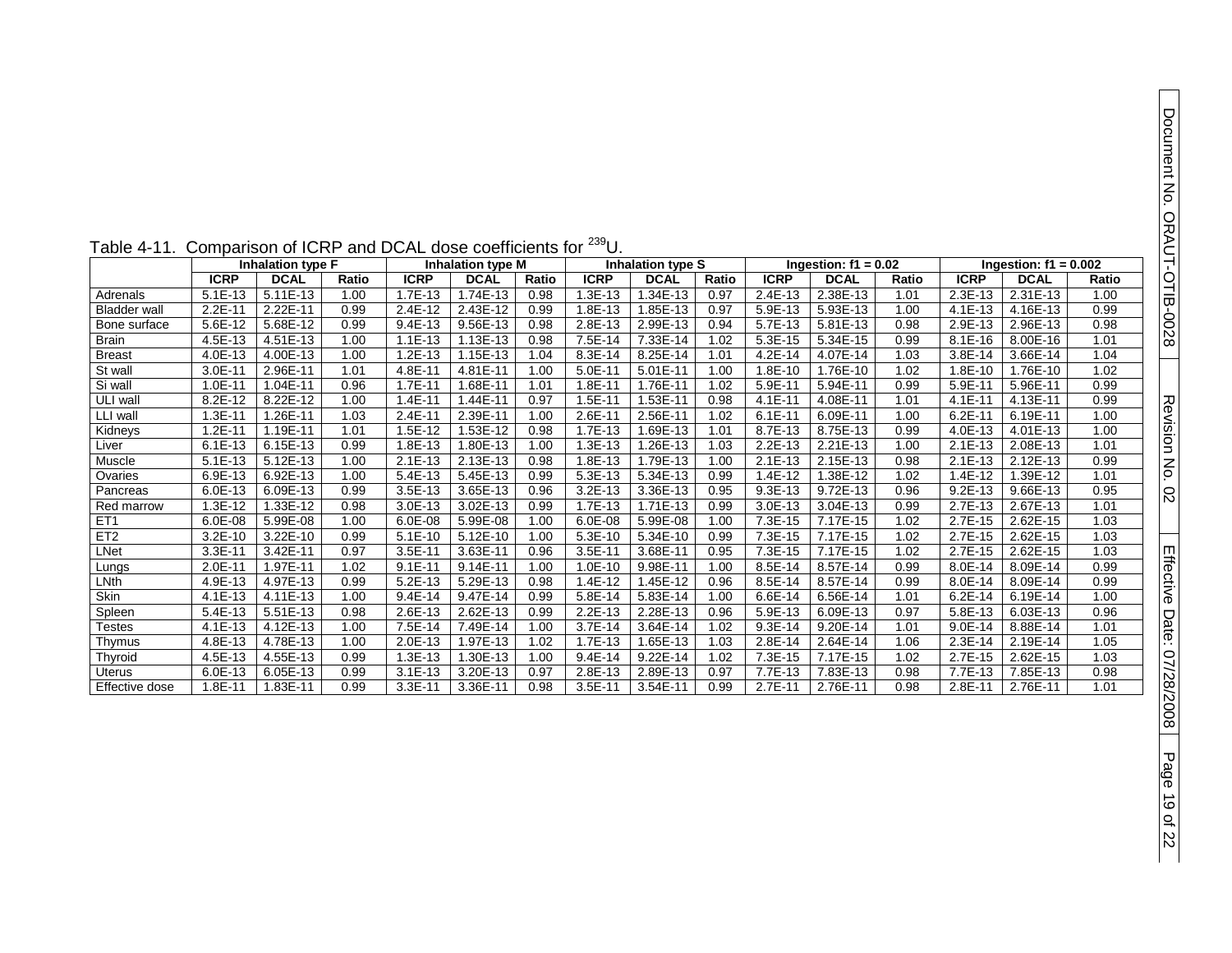| Table 4-12. Comparison of ICRP and DCAL dose coefficients for <sup>226</sup> Th. |             |                          |       |             |                          |       |             |                          |       |             |                          |       |
|----------------------------------------------------------------------------------|-------------|--------------------------|-------|-------------|--------------------------|-------|-------------|--------------------------|-------|-------------|--------------------------|-------|
|                                                                                  |             | <b>Inhalation type M</b> |       |             | <b>Inhalation type S</b> |       |             | Ingestion: $f1 = 0.0005$ |       |             | Ingestion: $f1 = 0.0002$ |       |
|                                                                                  | <b>ICRP</b> | <b>DCAL</b>              | Ratio | <b>ICRP</b> | <b>DCAL</b>              | Ratio | <b>ICRP</b> | <b>DCAL</b>              | Ratio | <b>ICRP</b> | <b>DCAL</b>              | Ratio |
| Adrenals                                                                         | 7.7E-07     | 7.74E-07                 | 0.99  | 3.7E-08     | 3.79E-08                 | 0.98  | 7.1E-09     | 7.13E-09                 | 1.00  | $3.1E-09$   | 3.09E-09                 | 1.00  |
| <b>Bladder wall</b>                                                              | 7.8E-07     | 7.78E-07                 | 1.00  | $3.4E-08$   | 3.47E-08                 | 0.98  | 7.2E-09     | 7.24E-09                 | 0.99  | $3.2E-09$   | 3.17E-09                 | 1.01  |
| Bone surface                                                                     | 2.8E-04     | 2.81E-04                 | 1.00  | 1.2E-05     | 1.23E-05                 | 0.97  | 2.5E-06     | 2.52E-06                 | 0.99  | 1.0E-06     | 1.05E-06                 | 0.95  |
| <b>Brain</b>                                                                     | 7.7E-07     | 7.71E-07                 | 1.00  | 3.4E-08     | 3.45E-08                 | 0.98  | 7.1E-09     | 7.10E-09                 | 1.00  | 3.1E-09     | 3.07E-09                 | 1.01  |
| <b>Breast</b>                                                                    | 7.7E-07     | 7.71E-07                 | 1.00  | 3.7E-08     | 3.80E-08                 | 0.97  | 7.1E-09     | 7.10E-09                 | 1.00  | 3.1E-09     | 3.07E-09                 | 1.01  |
| St wall                                                                          | 7.7E-07     | 7.72E-07                 | 1.00  | 3.6E-08     | 3.71E-08                 | 0.97  | 8.4E-09     | 8.44E-09                 | 1.00  | 4.4E-09     | 4.41E-09                 | 1.00  |
| Si wall                                                                          | 7.8E-07     | 7.75E-07                 | 1.01  | 3.7E-08     | 3.70E-08                 | 1.00  | 1.1E-08     | 1.08E-08                 | 1.02  | 6.7E-09     | 6.75E-09                 | 0.99  |
| ULI wall                                                                         | 1.1E-06     | 1.09E-06                 | 1.01  | 6.5E-08     | 6.53E-08                 | 1.00  | 4.0E-08     | 3.99E-08                 | 1.00  | 3.4E-08     | 3.43E-08                 | 0.99  |
| LLI wall                                                                         | 1.7E-06     | 1.73E-06                 | 0.98  | 1.4E-07     | 1.42E-07                 | 0.98  | 1.5E-07     | 1.45E-07                 | 1.03  | 1.4E-07     | 1.37E-07                 | 1.02  |
| Kidneys                                                                          | 7.3E-06     | 7.33E-06                 | 1.00  | 3.2E-07     | 3.24E-07                 | 0.99  | 6.5E-08     | 6.53E-08                 | 1.00  | 2.7E-08     | 2.69E-08                 | 1.00  |
| Liver                                                                            | 1.2E-05     | 1.17E-05                 | 1.03  | 5.1E-07     | 5.15E-07                 | 0.99  | 1.0E-07     | 1.04E-07                 | 0.96  | 4.3E-08     | 4.29E-08                 | 1.00  |
| Muscle                                                                           | 7.7E-07     | 7.71E-07                 | 1.00  | 3.5E-08     | 3.58E-08                 | 0.98  | 7.1E-09     | 7.13E-09                 | 1.00  | $3.1E-09$   | 3.10E-09                 | 1.00  |
| Ovaries                                                                          | $2.3E-06$   | 2.34E-06                 | 0.98  | 1.0E-07     | 1.03E-07                 | 0.97  | $2.1E-08$   | 2.10E-08                 | 1.00  | 8.8E-09     | 8.76E-09                 | 1.00  |
| Pancreas                                                                         | 7.7E-07     | 7.72E-07                 | 1.00  | 3.6E-08     | 3.69E-08                 | 0.98  | 7.1E-09     | 7.13E-09                 | 1.00  | $3.1E-09$   | 3.09E-09                 | 1.00  |
| Red marrow                                                                       | 2.2E-05     | 2.16E-05                 | 1.02  | 9.4E-07     | 9.53E-07                 | 0.99  | 2.0E-07     | 1.95E-07                 | 1.02  | 8.2E-08     | 8.19E-08                 | 1.00  |
| ET <sub>1</sub>                                                                  | 7.6E-04     | 7.57E-04                 | 1.00  | 7.6E-04     | 7.56E-04                 | 1.00  | 7.1E-09     | 7.10E-09                 | 1.00  | $3.1E-09$   | 3.07E-09                 | 1.01  |
| ET <sub>2</sub>                                                                  | 5.7E-05     | 5.73E-05                 | 1.00  | $2.1E-04$   | 2.14E-04                 | 0.98  | 7.1E-09     | 7.10E-09                 | 1.00  | $3.1E-09$   | 3.07E-09                 | 1.01  |
| LNet                                                                             | 3.2E-06     | 3.22E-06                 | 0.99  | 5.0E-05     | 4.99E-05                 | 1.00  | 7.1E-09     | 7.10E-09                 | 1.00  | $3.1E-09$   | 3.07E-09                 | 1.01  |
| Lungs                                                                            | 1.3E-04     | 1.27E-04                 | 1.03  | $2.1E-04$   | 2.08E-04                 | 1.01  | 7.1E-09     | 7.11E-09                 | 1.00  | 3.1E-09     | 3.08E-09                 | 1.01  |
| <b>LNth</b>                                                                      | 1.3E-05     | 1.31E-05                 | 1.00  | 1.4E-04     | 1.41E-04                 | 1.00  | 7.1E-09     | 7.11E-09                 | 1.00  | 3.1E-09     | 3.08E-09                 | 1.01  |
| Skin                                                                             | 7.7E-07     | 7.70E-07                 | 1.00  | 3.4E-08     | 3.50E-08                 | 0.97  | 7.1E-09     | 7.10E-09                 | 1.00  | 3.1E-09     | 3.08E-09                 | 1.01  |
| Spleen                                                                           | 7.7E-07     | 7.73E-07                 | 1.00  | 3.6E-08     | 3.69E-08                 | 0.98  | 7.1E-09     | 7.13E-09                 | 1.00  | 3.1E-09     | 3.09E-09                 | 1.00  |
| <b>Testes</b>                                                                    | 2.4E-06     | 2.37E-06                 | 1.01  | 1.0E-07     | 1.04E-07                 | 0.96  | $2.1E-08$   | 2.11E-08                 | 1.00  | 8.7E-09     | 8.67E-09                 | 1.00  |
| Thymus                                                                           | 7.7E-07     | 7.71E-07                 | 1.00  | 3.8E-08     | 3.87E-08                 | 0.98  | 7.1E-09     | 7.10E-09                 | 1.00  | $3.1E-09$   | 3.07E-09                 | 1.01  |
| Thyroid                                                                          | 7.7E-07     | 7.71E-07                 | 1.00  | 3.5E-08     | 3.58E-08                 | 0.98  | 7.1E-09     | 7.10E-09                 | 1.00  | 3.1E-09     | 3.07E-09                 | 1.01  |
| Uterus                                                                           | 7.7E-07     | 7.72E-07                 | 1.00  | 3.4E-08     | 3.45E-08                 | 0.99  | 7.2E-09     | 7.19E-09                 | 1.00  | $3.2E-09$   | 3.16E-09                 | 1.01  |
| Effective dose                                                                   | $2.2E-05$   | 2.21E-05                 | 0.99  | $2.5E-0.5$  | 2.53E-05                 | 0.99  | 7.2E-08     | 7.20E-08                 | 1.00  | $3.5E-08$   | 3.54E-08                 | 0.99  |

Table 4-12. Comparison of ICRP and DCAL dose coefficients for <sup>228</sup>Th.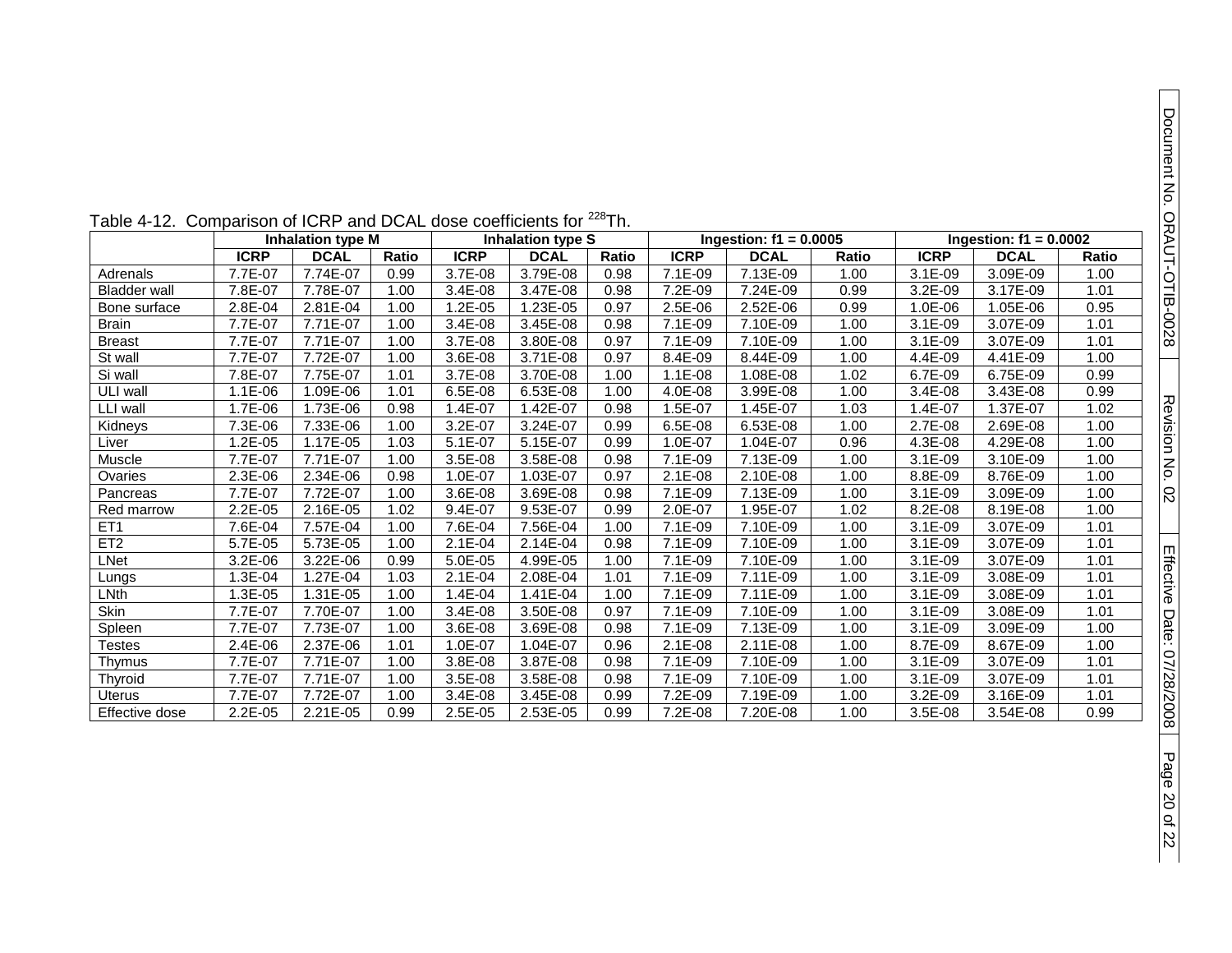|                     | <b>Inhalation type M</b> |             |       | Inhalation type S |             |       | Ingestion: $f1 = 0.0005$ |             |       | Ingestion: $f1 = 0.0002$ |             |       |
|---------------------|--------------------------|-------------|-------|-------------------|-------------|-------|--------------------------|-------------|-------|--------------------------|-------------|-------|
|                     | <b>ICRP</b>              | <b>DCAL</b> | Ratio | <b>ICRP</b>       | <b>DCAL</b> | Ratio | <b>ICRP</b>              | <b>DCAL</b> | Ratio | <b>ICRP</b>              | <b>DCAL</b> | Ratio |
| Adrenals            | 4.4E-06                  | 4.37E-06    | 1.01  | 4.1E-07           | 4.12E-07    | 0.99  | 3.6E-08                  | 3.57E-08    | 1.01  | 1.4E-08                  | 1.43E-08    | 0.98  |
| <b>Bladder wall</b> | 4.4E-06                  | 4.36E-06    | 1.01  | 4.0E-07           | 4.05E-07    | 0.99  | 3.6E-08                  | 3.56E-08    | 1.01  | 1.4E-08                  | 1.42E-08    | 0.98  |
| Bone surface        | 1.5E-03                  | 1.45E-03    | 1.03  | 1.4E-04           | 1.42E-04    | 0.99  | 1.2E-05                  | 1.18E-05    | 1.02  | 4.7E-06                  | 4.73E-06    | 0.99  |
| <b>Brain</b>        | 4.4E-06                  | 4.37E-06    | 1.01  | 4.0E-07           | 4.06E-07    | 0.99  | 3.6E-08                  | 3.56E-08    | 1.01  | 1.4E-08                  | 1.43E-08    | 0.98  |
| <b>Breast</b>       | 4.4E-06                  | 4.36E-06    | 1.01  | 4.1E-07           | 4.11E-07    | 1.00  | 3.6E-08                  | 3.55E-08    | 1.01  | 1.4E-08                  | 1.42E-08    | 0.98  |
| St wall             | 4.4E-06                  | 4.36E-06    | 1.01  | 4.1E-07           | 4.08E-07    | 1.00  | 3.6E-08                  | 3.65E-08    | 0.99  | 1.5E-08                  | 1.52E-08    | 0.99  |
| Si wall             | 4.4E-06                  | 4.36E-06    | 1.01  | 4.1E-07           | 4.07E-07    | 1.01  | 3.8E-08                  | 3.80E-08    | 1.00  | 1.7E-08                  | 1.66E-08    | 1.02  |
| ULI wall            | 4.5E-06                  | 4.45E-06    | 1.01  | 4.3E-07           | 4.31E-07    | 1.00  | 5.0E-08                  | 5.05E-08    | 0.99  | 2.9E-08                  | 2.87E-08    | 1.01  |
| LLI wall            | 4.6E-06                  | 4.64E-06    | 0.99  | 4.8E-07           | 4.80E-07    | 1.00  | 7.9E-08                  | 7.93E-08    | 1.00  | 5.7E-08                  | 5.67E-08    | 1.00  |
| Kidneys             | 2.3E-05                  | 2.26E-05    | 1.02  | 2.4E-06           | 2.36E-06    | 1.02  | 1.8E-07                  | 1.84E-07    | 0.98  | 7.4E-08                  | 7.36E-08    | 1.01  |
| Liver               | 2.3E-05                  | 2.28E-05    | 1.01  | 2.5E-06           | 2.51E-06    | 1.00  | 1.9E-07                  | 1.85E-07    | 1.03  | 7.4E-08                  | 7.41E-08    | 1.00  |
| Muscle              | 4.4E-06                  | 4.36E-06    | 1.01  | 4.1E-07           | 4.08E-07    | 1.01  | 3.6E-08                  | 3.56E-08    | 1.01  | 1.4E-08                  | 1.43E-08    | 0.98  |
| Ovaries             | 1.3E-05                  | 1.32E-05    | 0.98  | 1.3E-06           | .28E-06     | 1.02  | $1.1E-07$                | 1.08E-07    | 1.02  | $4.3E-08$                | 4.30E-08    | 1.00  |
| Pancreas            | 4.4E-06                  | 4.36E-06    | 1.01  | 4.1E-07           | 4.09E-07    | 1.00  | 3.6E-08                  | 3.56E-08    | 1.01  | 1.4E-08                  | 1.43E-08    | 0.98  |
| Red marrow          | 5.7E-05                  | 5.74E-05    | 0.99  | $6.1E-06$         | 6.16E-06    | 0.99  | 4.7E-07                  | 4.67E-07    | 1.01  | 1.9E-07                  | 1.87E-07    | 1.02  |
| ET <sub>1</sub>     | 4.4E-06                  | 4.37E-06    | 1.01  | 4.7E-07           | 4.75E-07    | 0.99  | 3.6E-08                  | 3.56E-08    | 1.01  | 1.4E-08                  | 1.42E-08    | 0.98  |
| ET <sub>2</sub>     | 1.5E-05                  | 1.48E-05    | 1.01  | $1.1E - 04$       | 1.05E-04    | 1.05  | 3.6E-08                  | 3.56E-08    | 1.01  | 1.4E-08                  | 1.42E-08    | 0.98  |
| LNet                | 4.9E-06                  | 4.89E-06    | 1.00  | 7.1E-04           | 7.09E-04    | 1.00  | 3.6E-08                  | 3.56E-08    | 1.01  | 1.4E-08                  | 1.42E-08    | 0.98  |
| Lungs               | 1.6E-05                  | 1.58E-05    | 1.01  | 7.7E-05           | 7.73E-05    | 1.00  | 3.6E-08                  | 3.56E-08    | 1.01  | 1.4E-08                  | .42E-08     | 0.98  |
| LNth                | 6.7E-06                  | 6.71E-06    | 1.00  | 2.6E-03           | 2.61E-03    | 1.00  | 3.6E-08                  | 3.56E-08    | 1.01  | 1.4E-08                  | $.42E-08$   | 0.98  |
| Skin                | 4.4E-06                  | 4.36E-06    | 1.01  | 4.0E-07           | 4.06E-07    | 0.99  | 3.6E-08                  | 3.56E-08    | 1.01  | 1.4E-08                  | .42E-08     | 0.98  |
| Spleen              | 4.4E-06                  | 4.37E-06    | 1.01  | 4.1E-07           | 4.10E-07    | 1.00  | 3.6E-08                  | 3.56E-08    | 1.01  | 1.4E-08                  | 1.43E-08    | 0.98  |
| <b>Testes</b>       | 1.3E-05                  | 1.34E-05    | 0.97  | 1.3E-06           | 1.30E-06    | 1.00  | $1.1E-07$                | 1.09E-07    | 1.01  | 4.4E-08                  | 4.36E-08    | 1.01  |
| Thymus              | 4.4E-06                  | 4.36E-06    | 1.01  | 4.1E-07           | 4.13E-07    | 0.99  | 3.6E-08                  | 3.56E-08    | 1.01  | 1.4E-08                  | .42E-08     | 0.98  |
| Thyroid             | 4.4E-06                  | 4.36E-06    | 1.01  | 4.1E-07           | 4.08E-07    | 1.01  | 3.6E-08                  | 3.56E-08    | 1.01  | 1.4E-08                  | 1.42E-08    | 0.98  |
| Uterus              | 4.4E-06                  | 4.36E-06    | 1.01  | 4.0E-07           | 4.05E-07    | 0.99  | 3.6E-08                  | 3.56E-08    | 1.01  | 1.4E-08                  | 1.42E-08    | 0.98  |
| Effective dose      | 2.9E-05                  | 2.93E-05    | 0.99  | $1.2E - 05$       | 1.20E-05    | 1.00  | $2.2E-07$                | 2.31E-07    | 0.95  | $9.2E - 08$              | 9.42E-08    | 0.98  |

Table 4-13. Comparison of ICRP and DCAL dose coefficients for <sup>232</sup>Th.